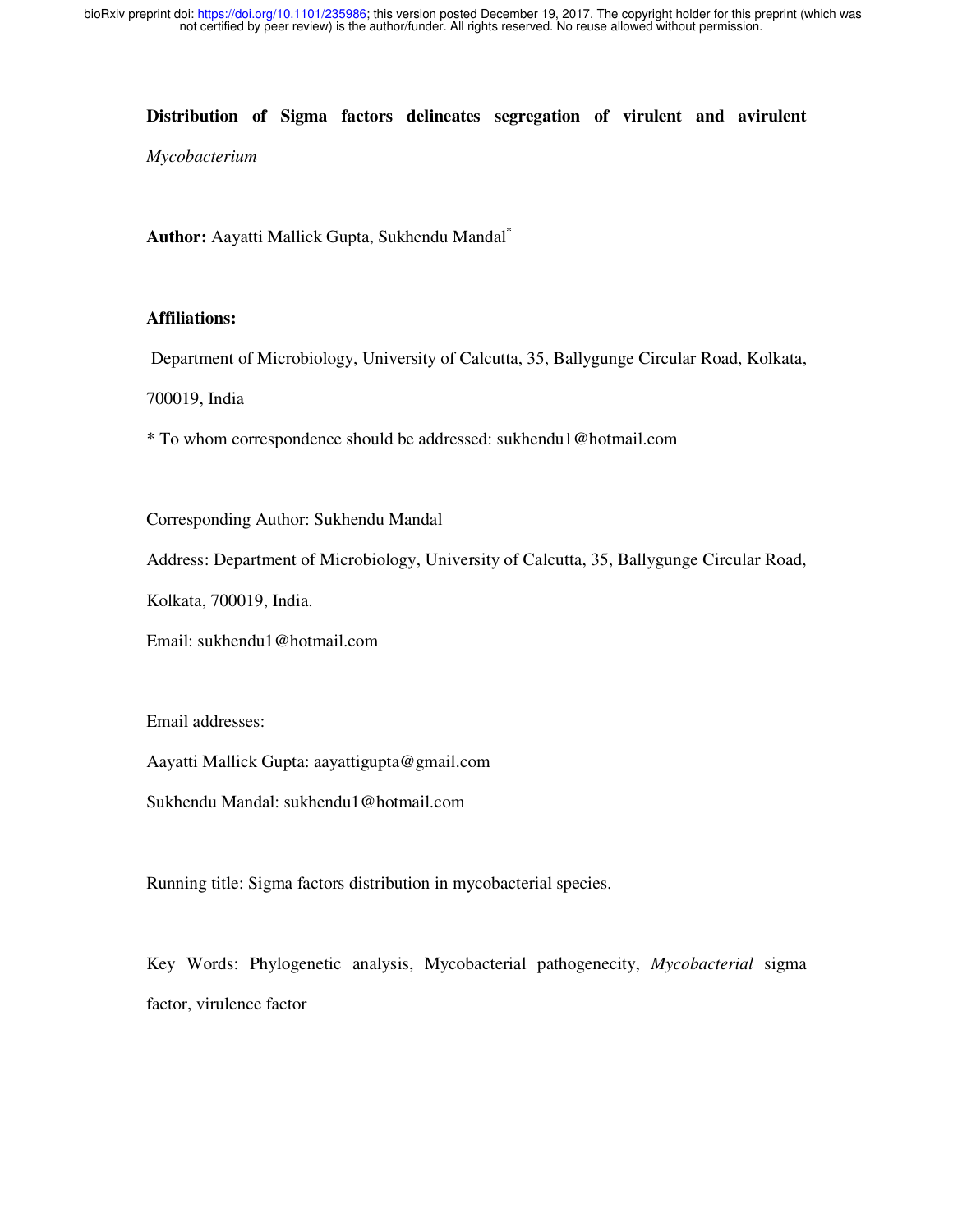### **ABSTRACT**

Sigma factors, in combination with RNA polymerase and several transcription factors play specific role in expression of housekeeping as well as various stress responsive genes in mycobacterial species. The genus *Mycobacterium* includes a wide range of species under major pathogens, opportunists and non-pathogens. The number and combination of sigma factors is extremely diversified among *Mycobacterium*. We have performed comparative genome analysis among 40 different species of *Mycobacterium* whose whole genome sequence is available, in order to identify the distribution of sigma factors. The study illustrate that SigC, SigD, SigG, SigH, SigK and SigI are dominant among the true pathogens. Moreover, 16S rDNA based phylogenetic analyses distinctly differentiate the slow growing *Mycobacterium* from the fast growers, and clusters the true pathogens from the opportunists and non-pathogens. While evaluating the similarity coefficient upon the allotment of sigma factors of different *Mycobacterium* species through UPGMA dendrogram analysis, it is apparent that the true pathogens are grouped separately following the similar trend observed from evolutionary approach. Sigma factors playing dominant role in pathogenicity are found stable in nature with high aliphatic index thereby remain flexible at a wide range of temperature. The comparative distribution of six well known virulence factors of *Mycobacterium* - PhoP, PcaA, FbpA, Mce1B, KatG and PE\_PGRS and various sigma factors justify the allotment pattern of mycobacterial sigma factors among pathogenic species. The pathogenicity responsible sigma factors elicit close resemblance with few notable characters of the known virulence factors. Thus the analysis renders that the distribution of sigma factors of different species of *Mycobacterium* can be a potential tool to predict the pathogenicity index of this genus.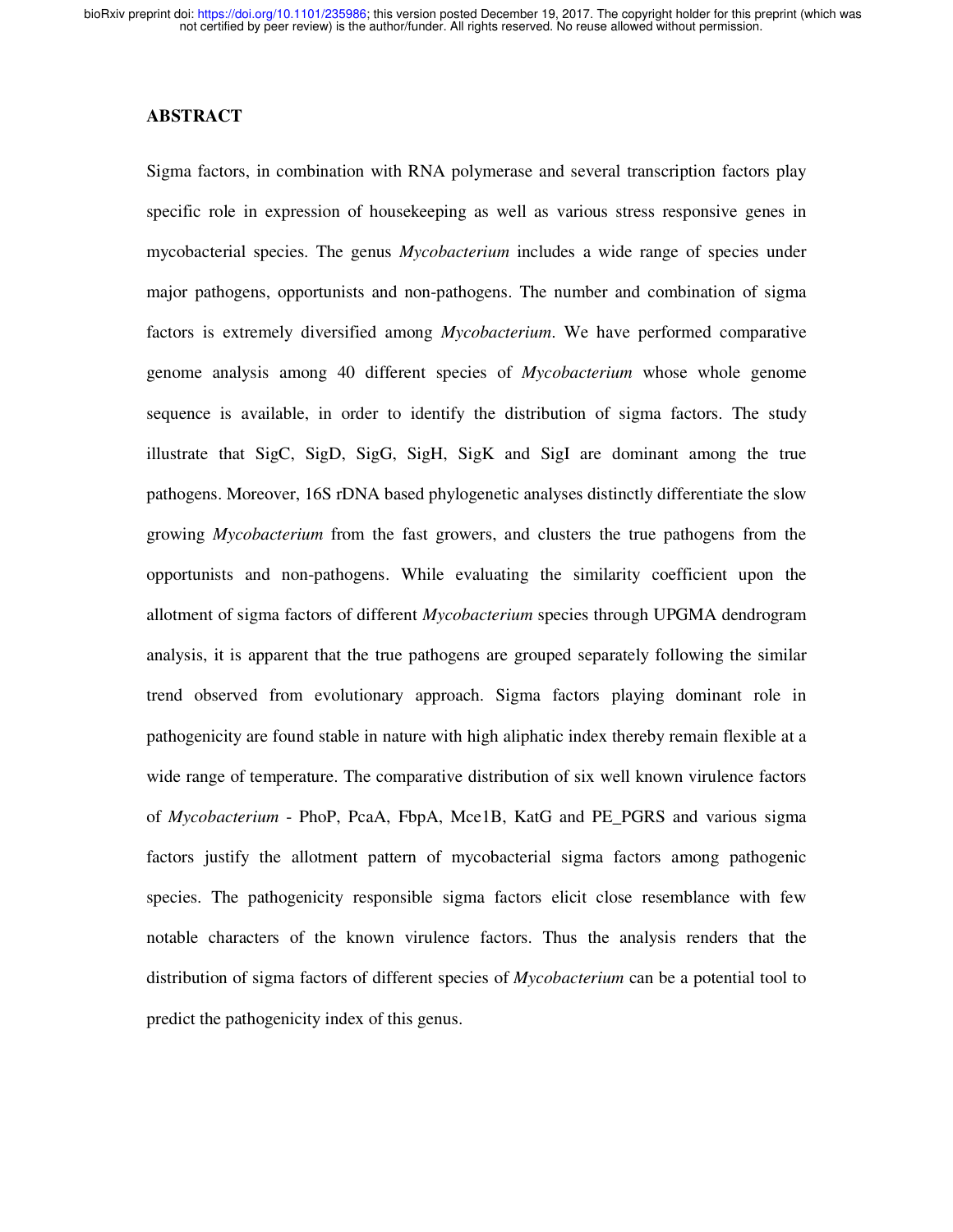## **INTRODUCTION**

Sigma factors are the extensive coordinator of transcription and have a typical role in transcription initiation through the recognition of specific promoter sequences of various set of genes. It is believed that changes in environmental factors lead to the replacement of sigma factors in the holoenzyme and the transcriptional regulation of a different set of genes. This in turn help in the expression of proteins that can help the organism to survive under stress conditions<sup>1</sup>. It is generally observed that every sigma factor recognizes distinct sets of promoter sequence. Therefore, variation in active sigma factor populations may represent a powerful way to modulate transcription profiles of an organism in accordance with its physiological requirements.

For having a complex physiological life style the species of *Mycobacterium*, as other actinomycetes, have been evolved in the past while present in the soil. However, this genus comprise of variety of strains that are associated with infectious diseases in a wide range of hosts. The major advancement of *Mycobacterium* species is an association of deletion (nonfunctional genes are deleted/inactivated and subsequently eroded) and insertion of genes (horizontal transfer and gene duplication) which enable their survival in various stresses $^{2-5}$ . The emergence of pathogens and opportunists from non-pathogens and vise-versa is an interesting study of investigation. Specially in presence of advancement of genomics which enrich nucleic acid databanks with whole genome sequence data. Pathogens often harbour chromosomal gene clusters encoding virulence functions, known as pathogenecity islands, which have been acquired by horizontal gene transfer, and allow such pathogens to infect the host<sup>6-7</sup>. Horizontal gene transfer indicate the addition of genetic elements transferred from the donor organism directly into the genome of the recipient organism, where they form genomic islands—that is, stretch of DNA which contain mobile genetic elements. Genomic islands may contain large chunks of virulence determinants (adhesins, invasins, toxins, protein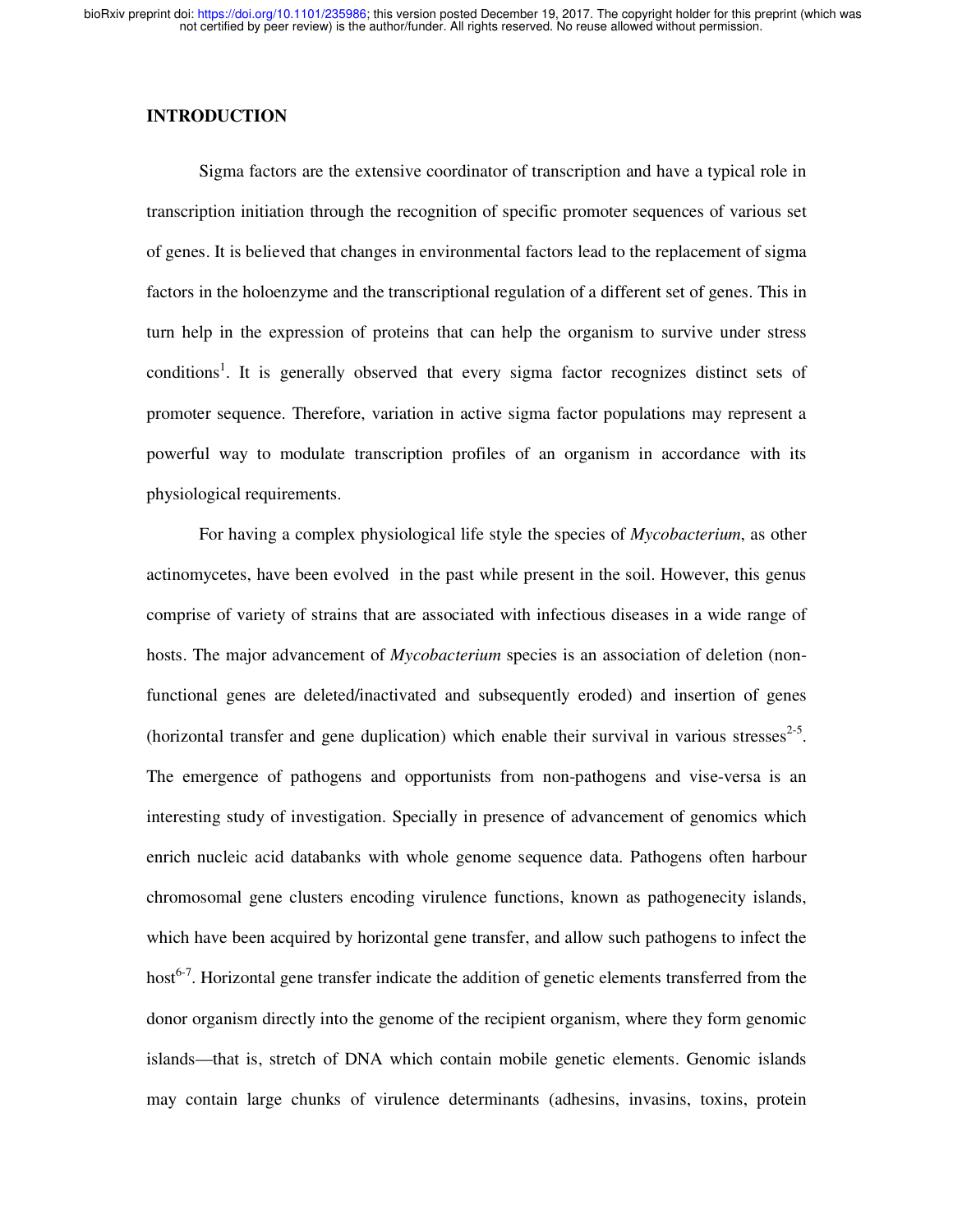secretion systems, antibiotic resistance mechanisms, etc), and thus are described as pathogenicity islands. Pathogenicity islands comprise of approximately 10–200 kilobases of genomic DNA that are unique in pathogenic bacterial strains but absent from the genomes of non-pathogens of the same or related species. Pathogenicity islands are supposed to have been procured as a block by horizontal gene transfer owing to (a) their G+C content is notably different from that of the genomes of the host micro-organism; (b) they are often flanked by direct repeats; (c) they are often integrated with tRNA genes; (d) they are associated with integrase determinants and other mobility loci; and (e) they demonstrate genetic instability. Indeed, all three mechanisms for genetic exchange or transfer between bacteria (that is, transformation, transduction, and conjugation) plays vital role in the evolution of pathogenic species<sup>8</sup>.

Hence, the expression of such gene clusters tent are acquired from various sources should depend on specialized transcriptional machinery which essentially includes different flavour of sigma factors with a constant set of core RNA polymerase. Thus it is an intriguing issue to find out the correlation between distribution of sigma factor and pathogenecity among mycobacterial species. Availability of whole genome sequences has opened the possibility to evaluate the degree of variation of sigma factor among the different species of *Mycobacterium*. Based on their pathogenecity index, the genus *Mycobacterium* can be grouped in pathogens, opportunists and non-pathogens ; involving both slow and rapid growers. In this study we include 40 Mycobacterial species in order to map their pathogenecity index as well as distribution of sigma factor.Among the 11 slow growing pathogensof this study, *M. tuberculosis, M. bovis, M. africanum, M canettii* and *M. microti* belongs to *M. tuberculosis* complex  $(MTBC)^9$ , while the rest are included within nontuberculous *Mycobacterium* (NTM). The study also comprises of 20 opportunists species of *Mycobacterium*, among them 12 belongs to slow growing variety and the rest 8 are rapid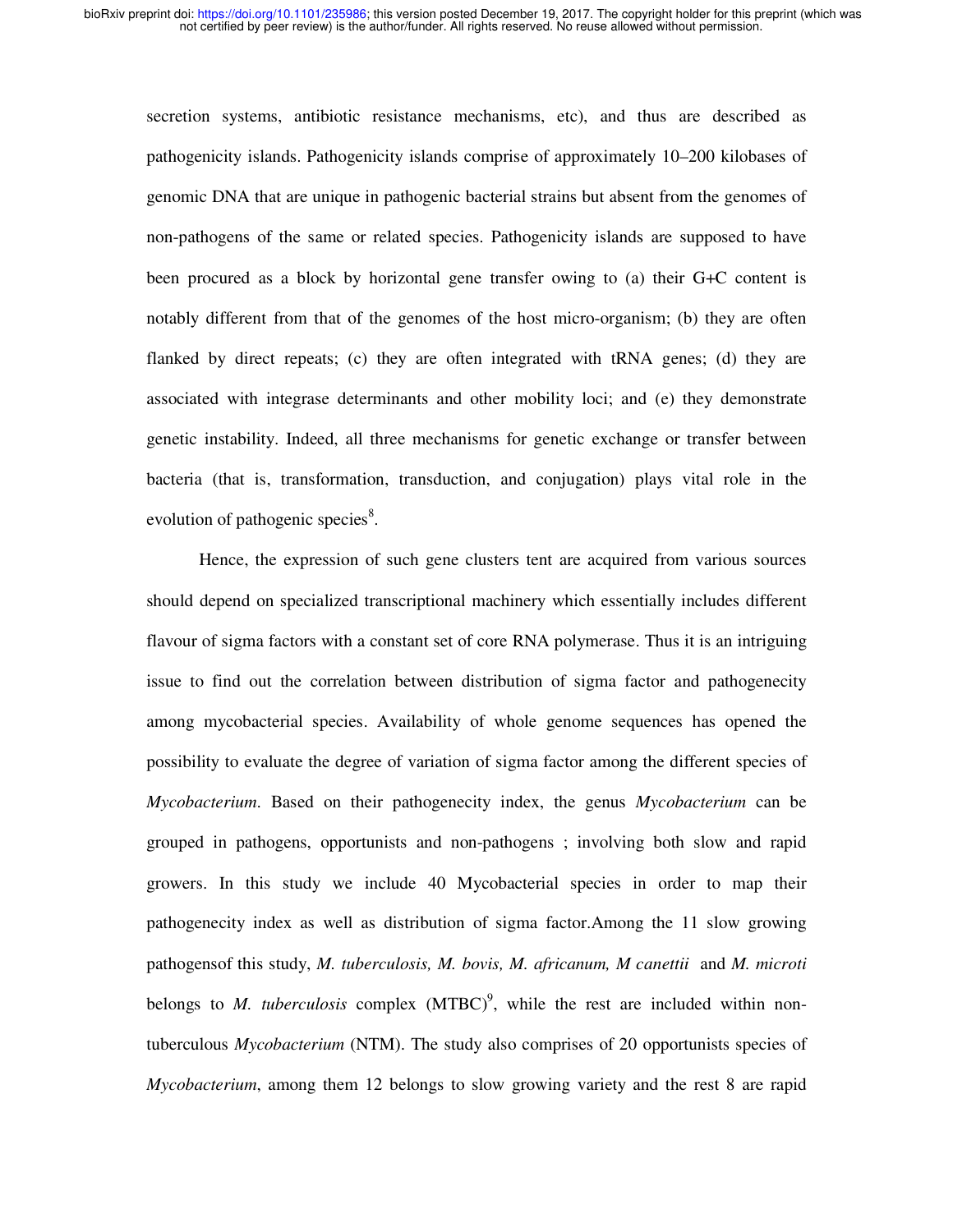growers. Thus, opportunists show heterogeneous growth rate. They primarily belong to NTM group and are the causal agent of pulmonary and other disseminated infections in immunocompromised individuals<sup>10</sup>. The slow growing opportunists that belong to *M avium* complex (MAC) is formed by *M avium, M intracellularae* and *M colombiense*<sup>11</sup>. A recently described *M yongonense* also belongs to MAC, and phylogenetically related to *M intracellularae*<sup>12</sup>. *M vulneris* recently individualised among MAC, previously referred to as *M. avium sequevar Q is closely related to <i>M. colombiense*<sup>13</sup>. *M. triplex closely resembles* MAC in biochemical tests but failed to react with the commercial probe designed for  $MAC<sup>14</sup>$ . *M. tusciae* is a slow growing opportunist isolated from the lymph node of an immunocompromised child. It shows evolutionary proximity to the fast-growing forms<sup>15</sup>. M. *haemophilum* is a slow growing 'blood-loving' *Mycobacterium* prefers to grow at low temperature range. It frequently causes skin infection to immunocompromised patients. Close genetic relatedness of *M. haemophilum* is found with *M. ulcerans* and *M. marinum* whereas in regard to fatty acid composition there exist an interesting similarity between *M. haemophilum* and *M. Leprae*<sup>16</sup>. The study includes *M. indicus pranii* as the only slow growing non-pathogen that belongs to  $MAC^{17}$ .

The opportunists that includes rapid growing *Mycobacterium* (RGM) are *M. abscessus*, *M. neoaurum*, *M. fortuitum*, *M. thermoresistibile*, *M. cosmeticum*, *M. mageritense*, *M goodii* and *M chelonae*, causing infections in immunodeficient patients. The study delineates with 8 different non pathogenic species of RGM. *M vaccae* is a soil *Mycobacterium*, functions as an antidepressant as it stimulates the generation of serotonin and nor-epinephrine in the brain<sup>18</sup>. *M. vanbaalenii* is a free-living RGM that utilises polycyclic aromatic hydrocarbons (PAH), closely related to *M. vaccae*<sup>19</sup>. *M. hassiacum* is RGM and thermophilic in nature. It shows a high level of similarity with the slow growing *M. xenopi*<sup>20</sup>. *M. phlei, M. rhodesiae, M.*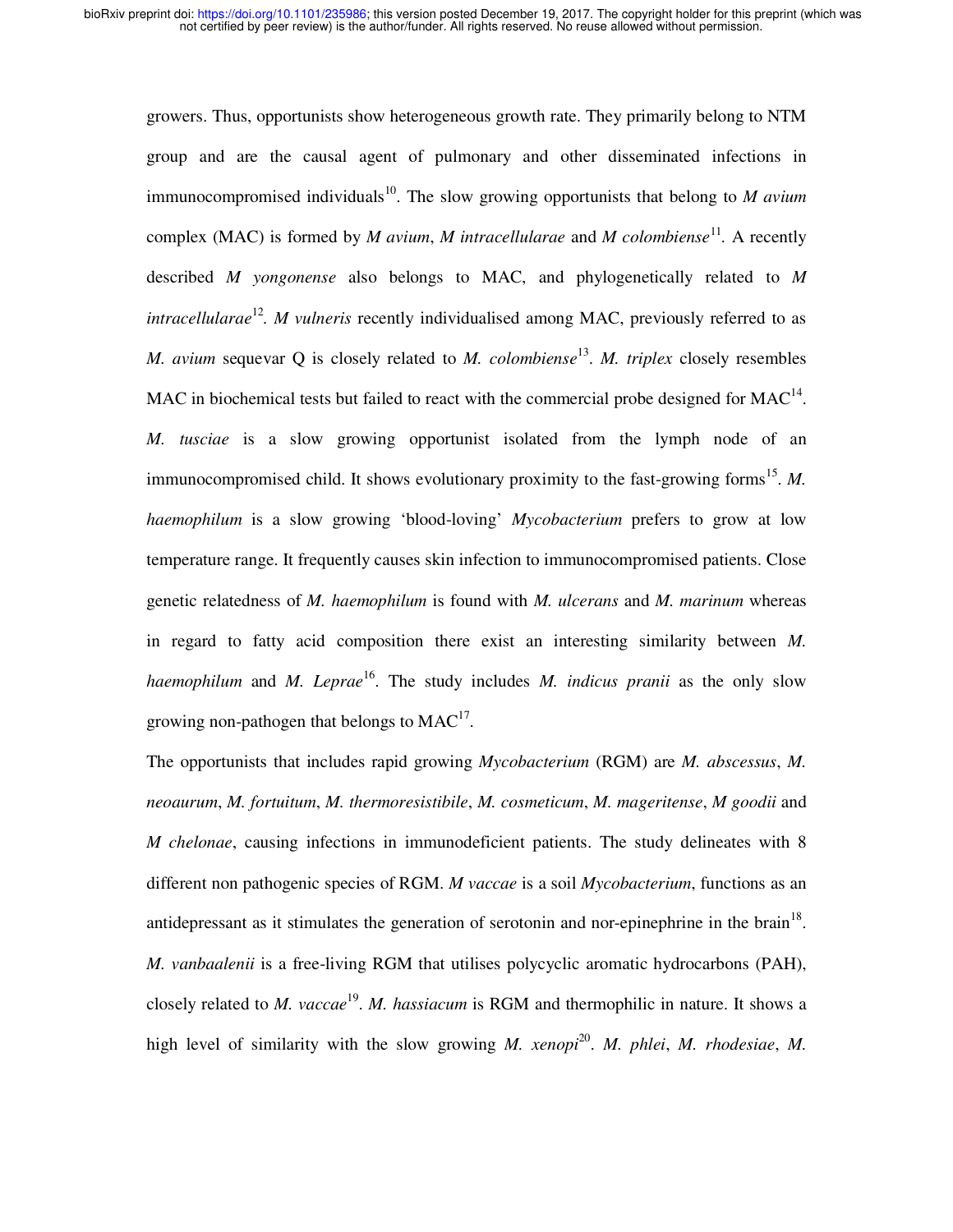*chubuense* and *M. smegmatis* are the other non-pathogenic species of *Mycobacterium*<sup>21-22</sup> included in this study.

The present work identifies distribution of the sigma factors among slow and rapid growing *Mycobacterium*, of 40 different species of *Mycobacterium* that includes pathogens, opportunists and non-pathogens. Remarkably, the distribution of sigma factors ascertains its role in pathogenicity. These analyses provide strong evidence of a key role played by sigma factors in pathogenesis of different species of *Mycobacterium*.

#### **RESULTS**

#### **16S rRNA phylogeny segregrates pathogenic and non-pathogenic Mycobacterium**

To infer the evolutionary relationships of pathogens, opportunists and non-pathogens among the 40 different species of *Mycobacterium*, a comprehensive phylogenetic tree is constructed considering 16S nucleotide sequence. The neighbour-joining (NJ) tree built for this dataset based upon the linear sequence of 16S rDNA is shown in supplementary figure S1 and that of 16S secondary structure based phylogeny is elicited in figure 1. Overall, both the analysis concatenates to form a distinct clade between the slow growing and the rapid growing species of *Mycobacterium*. Furthermore, the trees have well fulfilled to demarcate pathogens, opportunists and non-pathogens. Slow growing pathogenic forms are distinguishable from slow growing opportunists with an exception of *M. farcinogens* which itself is a slow grower but shows evolutionary resemblance with rapid growers<sup>23</sup>. Similarly, the slow grower *M*. *tusciae* shows affinity with RGM<sup>15</sup>. Evidence from the evolutionary approach establishes the fact that rapid growing forms of opportunists and non-pathogenic *Mycobacterium* are not distinctly distinguishable from each other. *M. hassiacum* offers a peculiarity for being ancestrally close to the slow-growing  $M$ . *xenopi*<sup>17</sup>. The study reflects the underlying fact of the relationship between growth rate and pathogenicity among different *Mycobacterium*. All pathogenic varieties are ubiquitously slow growers. The opportunists are diversely populated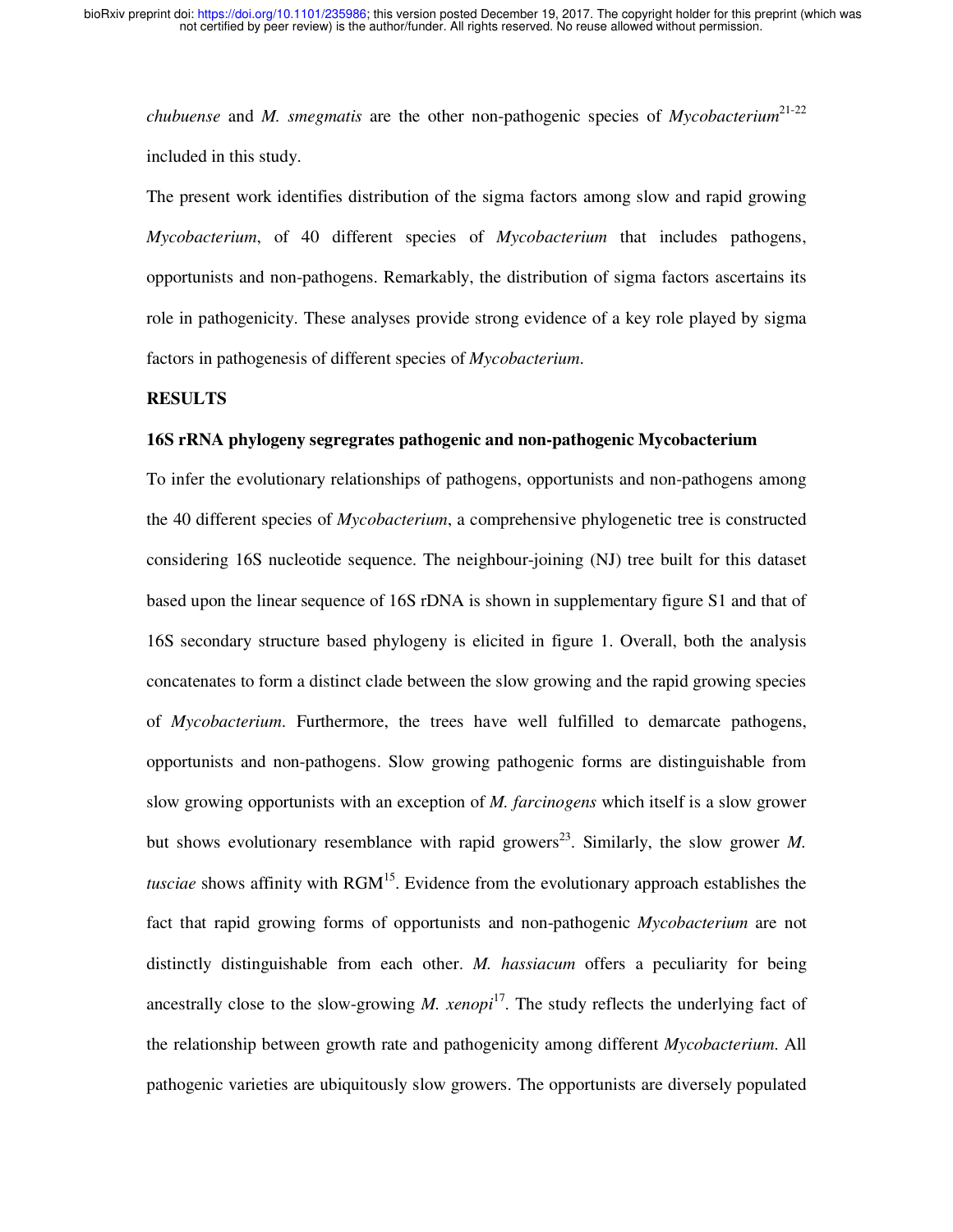belonging to both the slow and the rapid growing variety of *Mycobacterium*. The nonpathogens are basically rapid growing form with an exception of *M. indicus pranii.* It is a non-pathogen and belongs to MAC. The rapid growing pathogenic variety of *Mycobacterium*  is not found anywhere from the present analysis. Hence, the study provokes the fact that as the growth rate increases pathogenicity diminishes showing an inverse relationship between the two. Pathogens comprise of the slow growing while, the non-pathogens consist of the rapid growing *Mycobacterium*. The opportunists are intermediate in position and are most diversified forms.

# **The distribution of sigma factors in Mycobacterial species follows their phylogenic grouping**

In this study, the distribution of sigma factors of *M. tuberculosis* is optimised with that of 40 different species of *Mycobacterium*. On evaluating the similarity matrix with Jaccard's coefficient for UPGMA dendrogram analysis (figure 2) it is apparent that pathogenic forms are grouped separately following the evolutionary trend observed in phylogenetic analysis. Nevertheless, pathogens are grouped separately from that of opportunists and non-pathogens in the dendrogram analysis while the slow growers and rapid growers are found to merge together. This analysis of similarity coefficient upon the arrangement of sigma factors renders similar cluster pattern in terms of virulence (not on the growth rate) with respect to the evolutionary trend. Thus, sigma factor can be an essential tool to demonstrate the differential virulence pattern in various species of *Mycobacterium*.

# **Occurence of sigma factor in** *Mycobacterium* **is a potential tool to predict their pathogenicity index**

Based upon the percentage of occurrence of the sigma factors among 40 different *Mycobacterium* species it is evident that the ECF sigma factors - SigC, SigD, SigG, SigH, SigK and SigI are widely found among pathogens than that in opportunists and non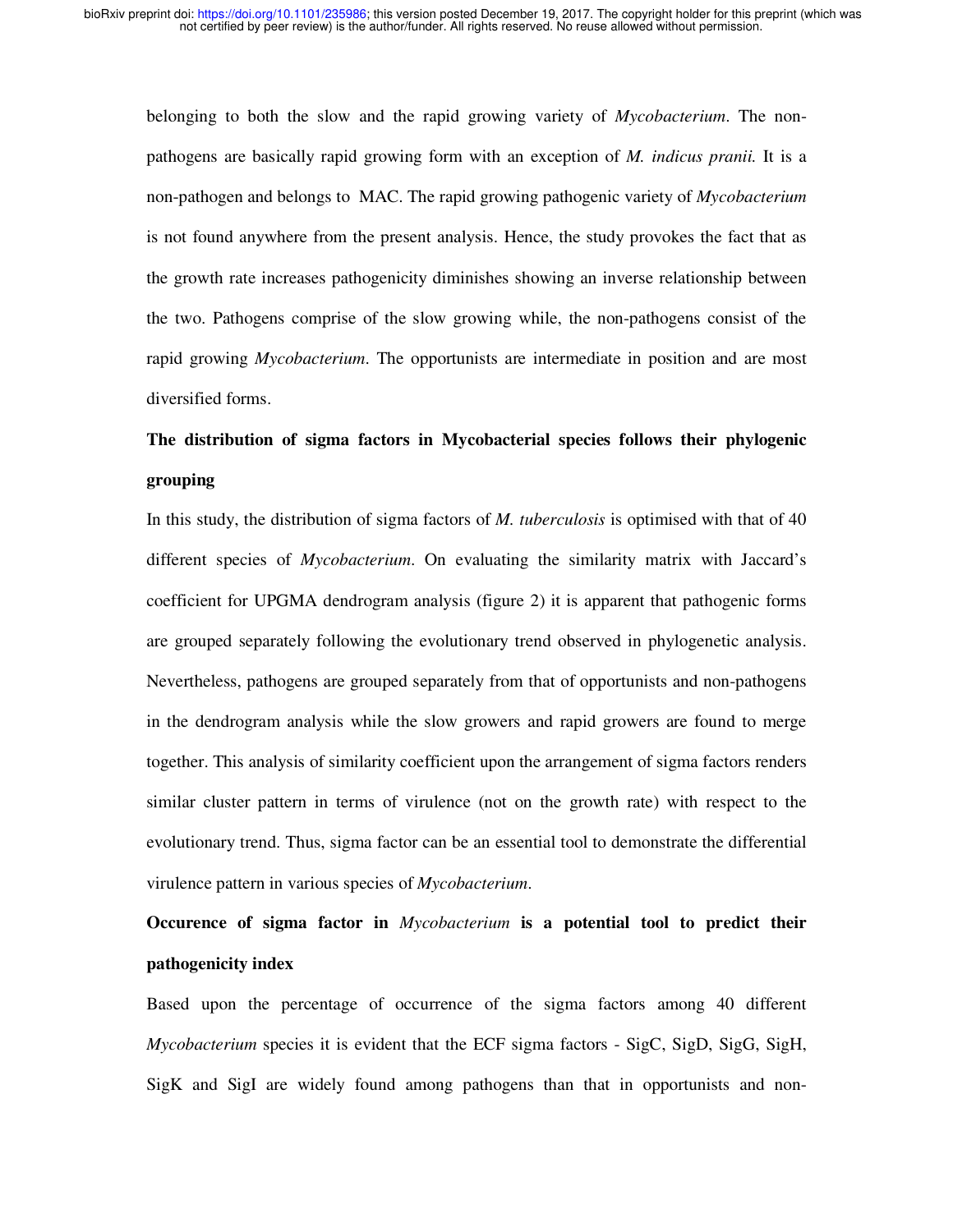pathogens (Table 1). SigC shows 90.9% occurrence among pathogens, 20% among opportunists while only  $11.11\%$  among non-pathogens. SigD is existed at  $81.81\%$  among pathogens, while only 40% and 33.33% is found among opportunists and non-pathogens respectively. This scenario is similar in case of SigG, SigH, SigK and SigI indicating their dominant role on pathogens (Figure 3). However, primary sigma factor SigA, primary-like sigma factor SigB and the alternative sigma factor SigF are found to be equally distributed in all the 40 different species of *Mycobacterium* chosen for the present study. Thus it depicts their indispensable function as housekeeping genes in contrast to ECF sigma factors that are adapted to specific environmental conditions. The study ascertains that the other ECF sigma factors like SigE, SigJ and SigM have shown their omnipresence allocation among 40 different species of *Mycobacterium*.

#### **Comparative pathogenomics study of** *Mycobacterium*

The 6 well known virulence factors of *Mycobacterium* is chosen for the present study (generated against VFDB: refer the methods section), which includes (a) proteins for cell wall biosynthesis – FbpA, PcaA; (b) mammalian cell entry protein – Mce1B; (c) protein related to stress adaptation – KatG; (d) a regulatory protein that senses  $Mg^{2+}$  starvation and controls expression of virulence responsive genes – PhoP and (e) a PE family protein exclusively found in the genus *Mycobacterium* – PE\_PGRS. FbpA is a fibronectin binding protein that enhances the uptake of *Mycobacterium* onto macrophages via complement-mediated phagocytosis. It is related to mycolyltransferase activity that transfers long-chain mycolic acids to trehalose derivatives pivotal for the biosynthesis of the Mycobacterial cell wall and for the survival of *Mycobacterium*<sup>24-25</sup>. The cell wall protein, PcaA acts as cyclopropane synthase that incorporates a single proximal cycloproprane ring on the α-mycolic acids and the production of cord factor in the cell wall required for persistence and virulence<sup>26-27</sup>. Mce1B belongs to a mce family protein playing an essential role in bacterial virulence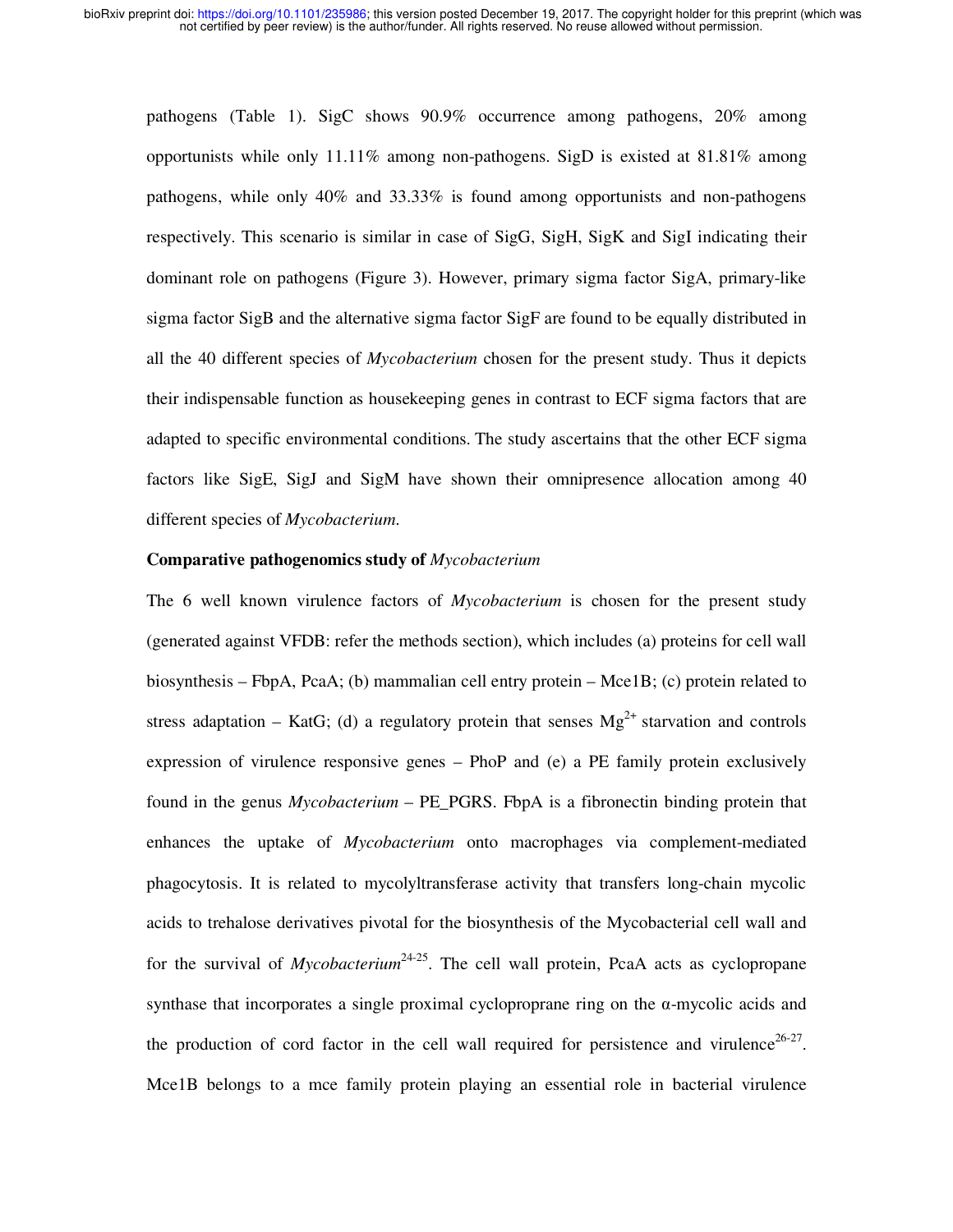imposing their role at the route of infection<sup>28</sup>. KatG is a stress-responsive protein that plays major role in the degradation of catalase:peroxidise generated by phagocyte NADPH oxidase<sup>29</sup>. The regulatory protein PhoP senses  $Mg^{2+}$  starvation which controls the expression of genes involved in surface remodelling and adaptation to intracellular growth<sup>30</sup>. PE\_PGRS belongs to the PE family of protein consisting of polymorphic GC-rich repetitive sequence at its C-terminal domain that inhibits proteasomal degradation of the N-terminal PE domain<sup>31</sup> thus inhibiting antigen processing by CD8+ T cells.

While analysing the distribution pattern of these well known virulence factors among the 40 different species of *Mycobacterium*, it is found from the UPGMA dendrogram based similarity coefficient that these virulence factors follows similar cluster pattern that is observed in case of allotment of the sigma factors (figure S2). The Pathogens are well differentiated from opportunists and non-pathogens. All the virulence responsive proteins are widely populated among pathogens than that is present among the opportunists and nonpathogens (figure S2). FbpA exhibits their 100% occurrence among pathogens, 35% in opportunists and 44.44% in non-pathogens (Table 2). It is interesting to note that PE\_PGRS is exclusively found among the pathogens. Thus the trend observed in sigma factors is followed for other virulence factors as well.

# **Pathogenecity responsive sigma factors follow the character of pathogenecity responsive factors**

The aliphatic index (AI) of a protein describes the comparative volume utilised by aliphatic side chains (alanine, valine, isoleucine, and leucine). It is considered as a positive factor for enhancing the thermostability of globular proteins<sup>32</sup>. Overall the AI for the sigma factors ranged from 70.69-108.62. Particularly, SigC, SigD, SigG, SigK, and SigI have shown a very high AI than the rest indicating that these sigma factors may be stable for a wide range of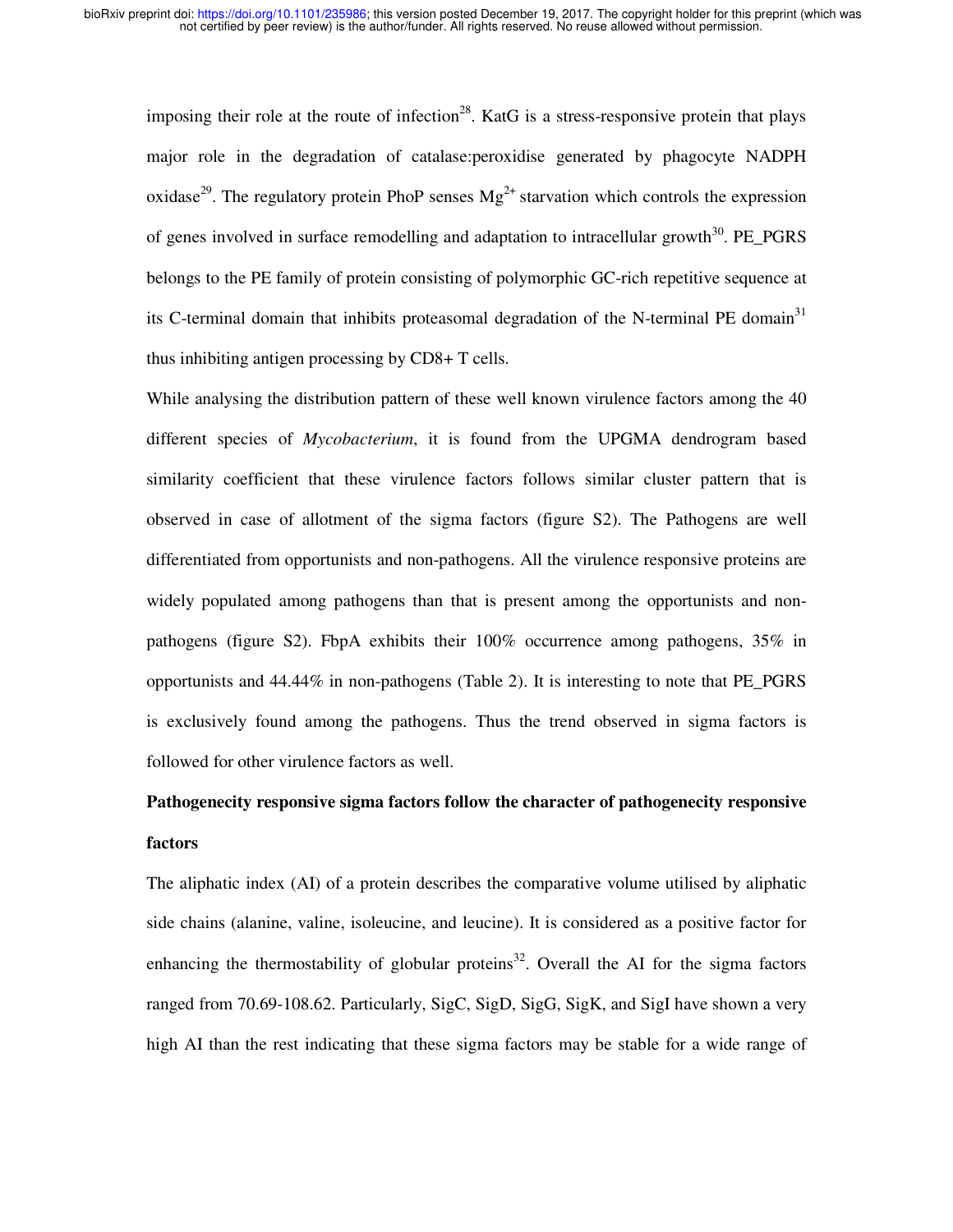temperature. The result thus interprets the fact that the sigma factors which show their wide existence among pathogens have high AI depicting an increase in thermal stability.

The Grand Average hydropathy (GRAVY) value for a peptide or protein is calculated as the sum of hydropathy values of all the amino acids, divided by the number of residues in the sequence<sup>33</sup>. GRAVY demonstrates solubility of a protein where hydrophobicity corresponds to a positive value and hydrophilicity corresponds to a negative value. GRAVY indices for sigma factors of 40 different species of *Mycobacterium* exhibit hydrophilicity in majority of the cases while a few of them shows hydrophobicity. The lower range of value elicits its greater extent of hydrogen bonding with water molecules and thus higher is its solubility. These analyses reveal that SigD of *M. avium* subsp. *avium* 2285(s), *M. intracellularae*  MOTT-02, *M. yongonense* and *M. indicus pranii* are hydrophobic in nature. SigI of *M. tuberculosis* H37Rv, *M. bovis* AF2122/97, *M. microti, M. farcinogens* DSM 43637, *M. tusciae* JS617 and *M. abscessus* ATCC 19977 renders hydrophobicity. In SigJ the organisms that show hydrophobicity includes *M. ulcerans*, *M. liflandii*, *M. marinum*, *M. haemophilum*, *M. vanbaalenii*, *M. gilvum* PYR-GCK and *M. chubuense.* The instability index (II) evaluates the stability of the protein under *in vitro* conditions. A protein whose II is below 40 are predicted as stable while a value above 40 elicits that the protein may be unstable. The instability of proteins is possibly determined by the order of certain amino acids in its sequence in accordance with the presence of certain dipeptides occurring differently in unstable and stable proteins<sup>34</sup>. SigC, SigD, SigI and SigJ of majority of *Mycobacterium* are stable in nature while instability is observed for most of the rest sigma factors. An example of AI, GRAVY and II analysis of sigma factors with each representative from pathogens (*M. canettii140010059*), opportunists (*M. yongonense*) and non-pathogens (*M. phlei*) is illustrated in figure 4.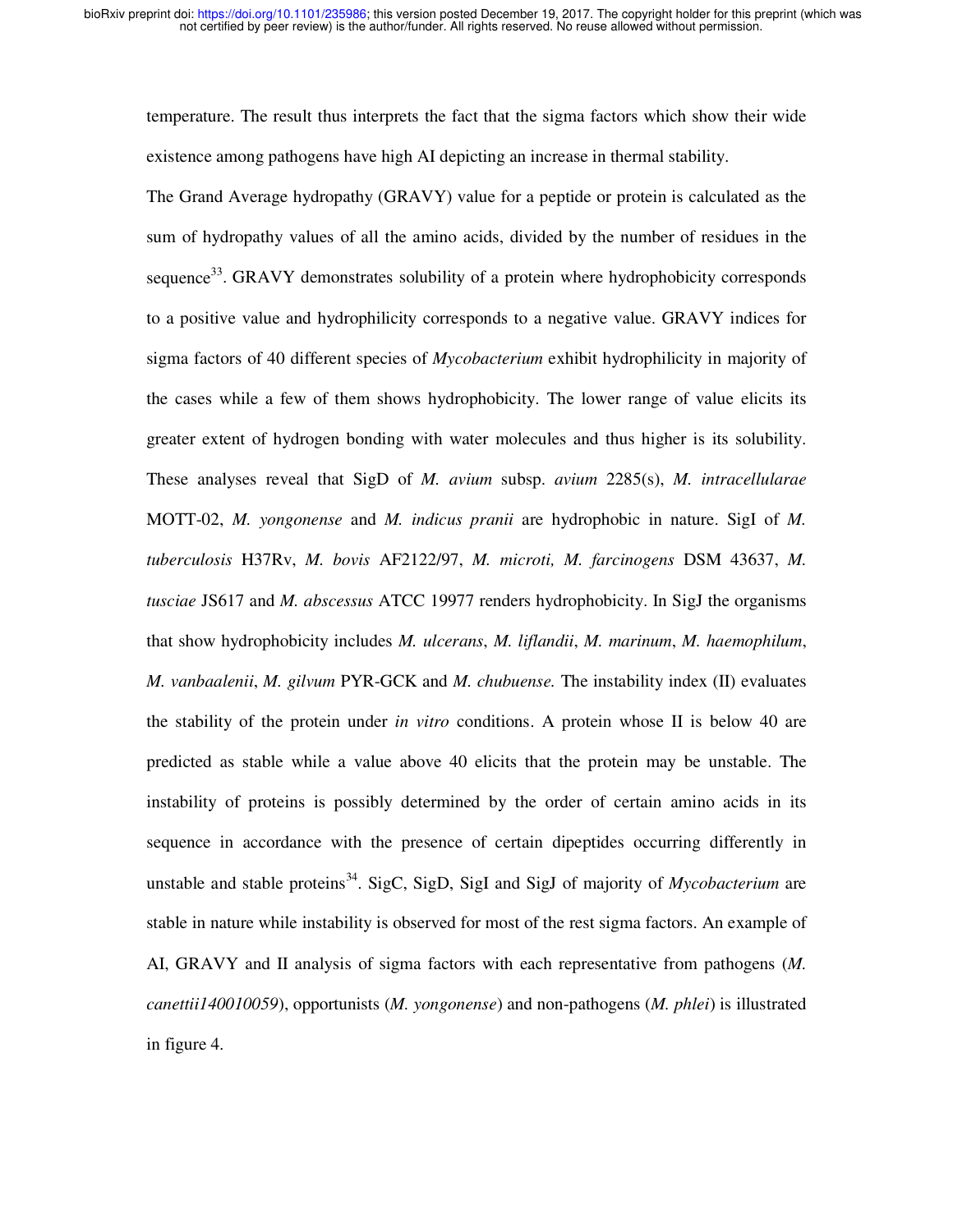In case of 6 well known virulence factors chosen for the study, AI ranges from 63.58-106.78. The mammalian cell entry protein Mce1B and PE family protein PE\_PGRS estimates a very high AI ensuring stability over a wide range of temperature (Supplementary figure S4-a). GRAVY value shows the dominance of hydrophilicity among the virulence factors except for PE\_PGRS, which manifests predominance in hydrophobicity (Supplementary figure S4-b). II of PhoP is mostly unstable in nature excepting the ones belonging to Mtb complex. Overall the virulence factors indicate that most of the *Mycobacterium* is stable in nature (Supplementary figure S4-c).

#### **DISCUSSION**

In this study, the distributions of sigma factors of 40 different species of *Mycobacterium* are compared. The chosen set encompasses pathogens, opportunists and nonpathogens from both slow and rapid growing species of *Mycobacterium*. The varied growth rate and pathogenicity of these organisms along with the number of sigma factors they bear are interlinked in table 3. From the analysis it has been found that all pathogens are included only within the slow growing variety while non-pathogens are typically rapid growers. Opportunists belong to both the slow and rapidly growing variety. Thus, a close correlation is derived between the growth rate and pathogenicity portraying that the intensity of virulence diminishes from slow growing to rapid growing *Mycobacterium*. Based on 16S rDNA sequence, the phylogenetic analysis of the 40 various species of *Mycobacterium*, efficiently discriminates the slow growers from the rapid growers. Likewisethe evolutionary analysis based upon the primary sequence of 16S rDNA as well as those from the secondary structure annotated phylogenetic tree prominently discriminates pathogens from opportunists and nonpathogens. These finding flash enough light on the distribution of pathogenecity trend within *Mycobacterium* species. The gaining of the pathogenecity trait happened in cost of their growth rate. It is an intriguing question why the pathogens need to be a slow grower *in vitro*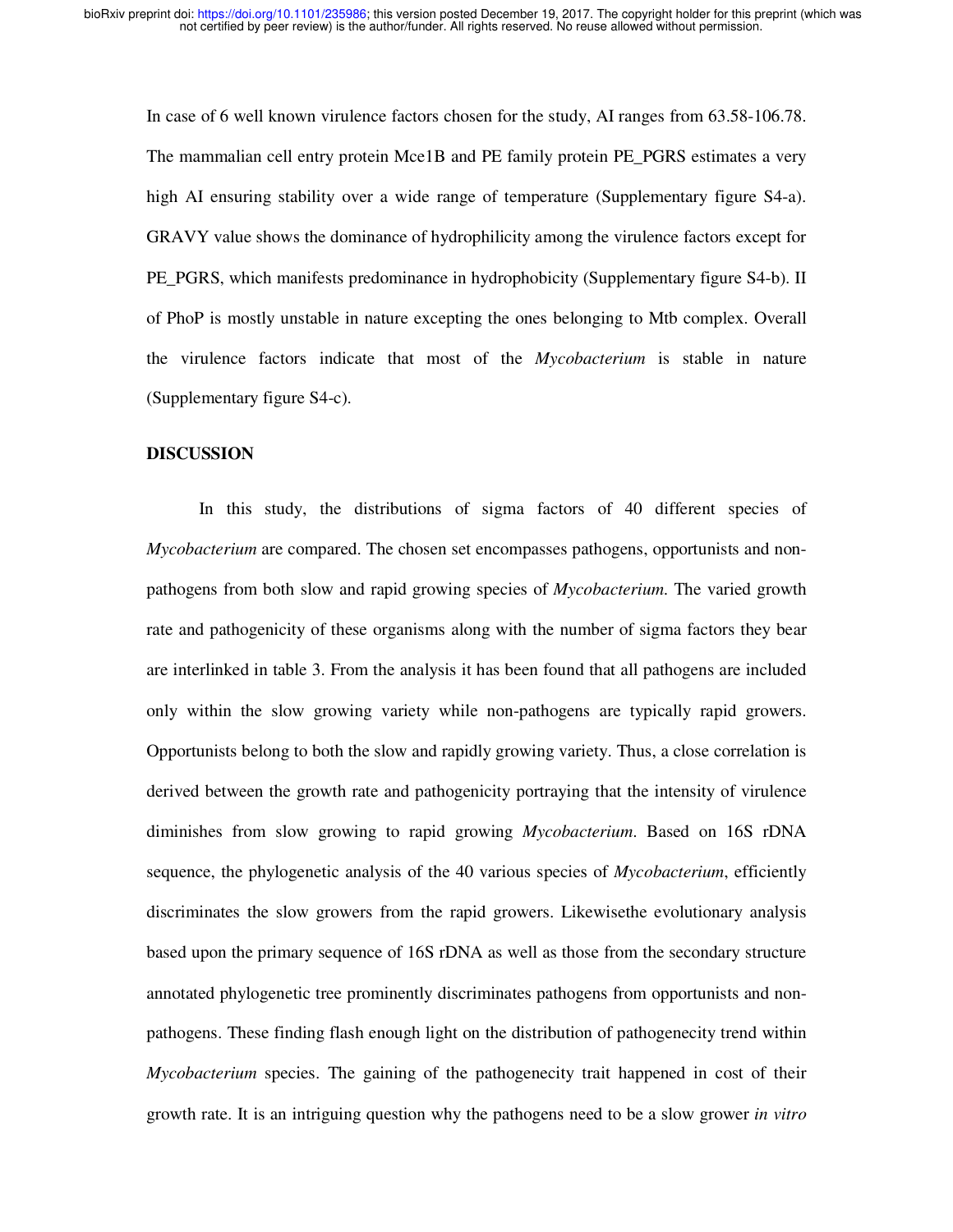and *in vivo*. It might be true that pathogens are dependent on some host factor for their proliferation; however it is unlikely to be the only cause as the growth rate does not change while supplemented with host factors. In this point it is demanding to explore the truth that lies in gain of pathogenecity in cost of growth rate or loss of pathogenecity to increase it. Similar study<sup>35</sup> based on comparative genome analysis of *Mycobacterium* was successful to understand the genome feature of each pathogenic and non-pathogenic species based on 16S rDNA to its unique niche. However the position of opportunists has not been considered earlier. It has been noted from the present study that slow growing true pathogens are distinctly distinguishable from slow growing opportunists, while, the opportunists that are rapidly growing form are found in combination with rapid growing non-pathogens. Thus, opportunists are assembled variedly onto the slow and rapid growers. Moreover, the evolutionary lineage of opportunists justifies its diversification from gaining pathogenecity.

The study is emphasised on the overall difference among pathogens, opportunists and non-pathogens based on the distribution of sigma factors such as to determine the role of a particular sigma factor on pathogenicity. Jaccard's similarity coefficient analysis based on sigma factor availability follows the evolutionary trend in terms of virulence. However, the distinction in growth rate pattern is absent in this UPGMA analysis. The discrimination of slow growers from the rapid growers observed during phylogenetic analysis is lost, yet the differentiation of pathogens from opportunists and non-pathogens is well maintained. The result is further affirmed with the analysis based on the investigation of the known virulence factors – PhoP, FbpA, PcaA, Mce1B and PE\_PGRS on the 40 different species of *Mycobacterium*. The ECF sigma factors - SigC, SigD SigG, SigH and SigK is chiefly found to exist among pathogens signifying their key role to measure pathogenicity index. Besides, the principle sigma factor – SigA, primary like sigma factor – SigB and alternative sigma factor - SigF are uniformly distributed in all the *Mycobacterium* species included in this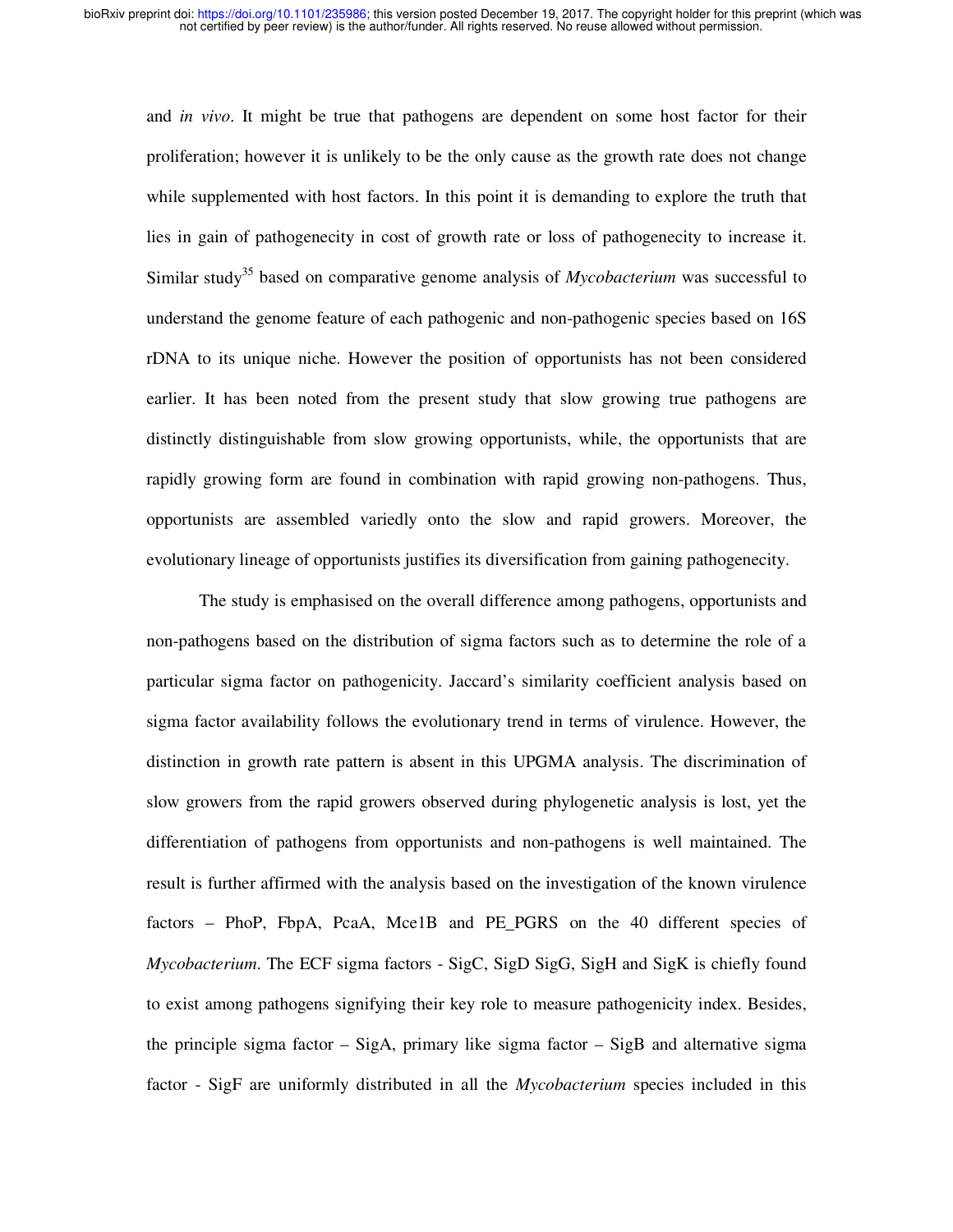study. Among the ECF sigma factors, it is apparent that SigE, SigJ and SigM have exhibited universal existence in different species of *Mycobacterium*. The distribution of 6 other well known virulence factors included for this study manifested similar trend that is found in case of sigma factors prevalent among pathogens. Thus, from the present analysis; it might be helpful to predict the role of particular sigma factor in pathogenicity.

On computing the various physio-chemical properties of the sigma factors it is established that SigC, SigD, SigG, SigK, SigH, SigI of pathogens shows a very high AI, accountable for elevation in thermal stability. This is equally true in case of AI of the known virulent factors chosen for the study. A recent study on comparative proteomic analysis on two different strains of *M. tuberculosis* H37Rv (virulent) and H37Ra (avirulent) on PE/PPE multigene family reveals a transition from hydrophilicity to hydrophobicity. It has shown that certain PE family of protein is hydrophobic in H37Rv whereas its counterpart is hydrophilic in  $H_{37}Ra^{36}$ . This implicates that the virulent strain of *M. tuberculosis* H37Rv is influenced towards hydrophobicity. Our study imparts that, despite the fact, that most of the sigma factors in the various species of *Mycobacterium* are hydrophilic in nature, certain sigma factors like, SigD and SigJ of NTM along with few SigI belonging to MTB complex contribute in hydrophobicity. While investigating II, it is elicited that the sigma factors which are widely prevalent among pathogens are relatively stable in nature. However, rest of the sigma factors broadly persisted in opportunists and non-pathogens are somewhat unstable in nature. This interpretation is moreover verified with II of the known virulence factors.

In summary, identifying sigma factors among 40 different species of *Mycobacterium*  comprising the slow and rapid grower as well as pathogens, opportunists and non-pathogens, it is evident that sigma factors can be a potential tool to predict pathogenicity. The analysis focuses upon the propagation of different sigma factors upon the diverged category of *Mycobacterium* species.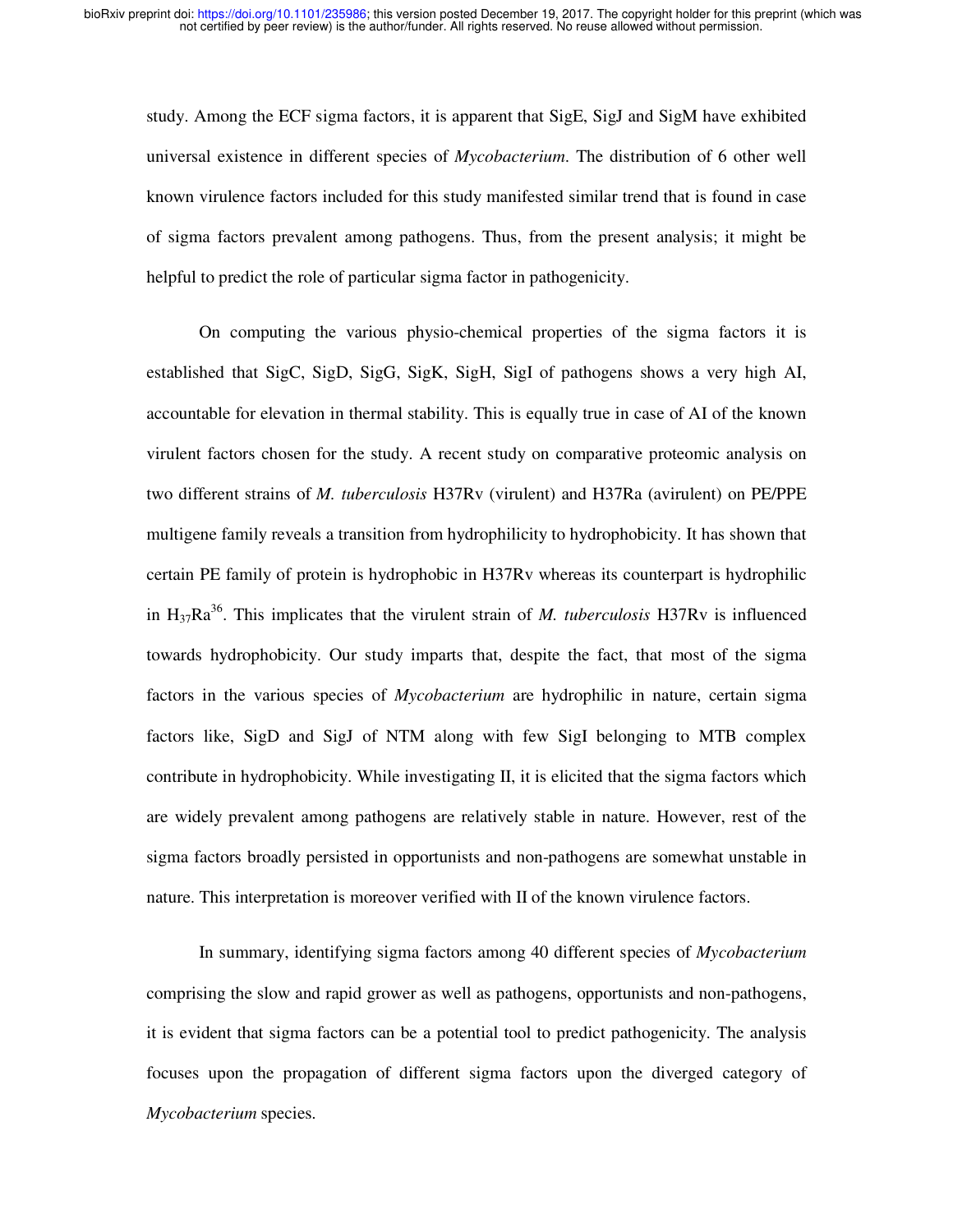## **Methods**

## **Retrieval of nucleotide and amino acid sequence of Mycobacterial sigma factors**

The sigma factors of different *Mycobacterium* species have been obtained using the advance search mode of uniprot<sup>37</sup> and KEGG orthology database search (http://www.kegg.jp/ or http://www.genome.jp/  $\text{kegg/}^{38-40}$ .

### **Phylogenetic analysis based on primary sequence of 16S rDNA**

The 16S rDNA sequences of 40 different species of *Mycobacterium* used in the study have been retrieved from NCBI database. MEGA  $6<sup>41</sup>$  is used for sequence-based tree construction with progressive multiple sequence alignment (MSA) algorithms *i.e.*, CLUSTRALW (inbuilt in MEGA 6) followed by the test of phylogeny inferred with neighbour-joining (NJ) method along with kimura 2 parameter model as distance correlation. In order to test the reliability of the tree branches, a bootstrap analysis with 1000 replicates is performed.

### **Phylogenetic analysis based on secondary structure of 16S rDNA**

MAFT version  $7^{42}$  is employed for the test of phylogeny taking into account the secondary structure of 16S rDNA of 40 different species of *Mycobacterium* used for the study. Q-INS-i of MAFT programme utilises the Four-way consistency objective function for incorporating structural information. The structure annotated phylogenetic tree file in 'NEWICK' format is generated by MAFT version 7 which offers building of phylogenetic tree using TreeDyn  $189.3<sup>43</sup>$  The inclusion of secondary structure information provides a robust analysis that incorporates additional biological information that strengthens the confidence that positional homology is being conserved.

## **Statistical data analysis**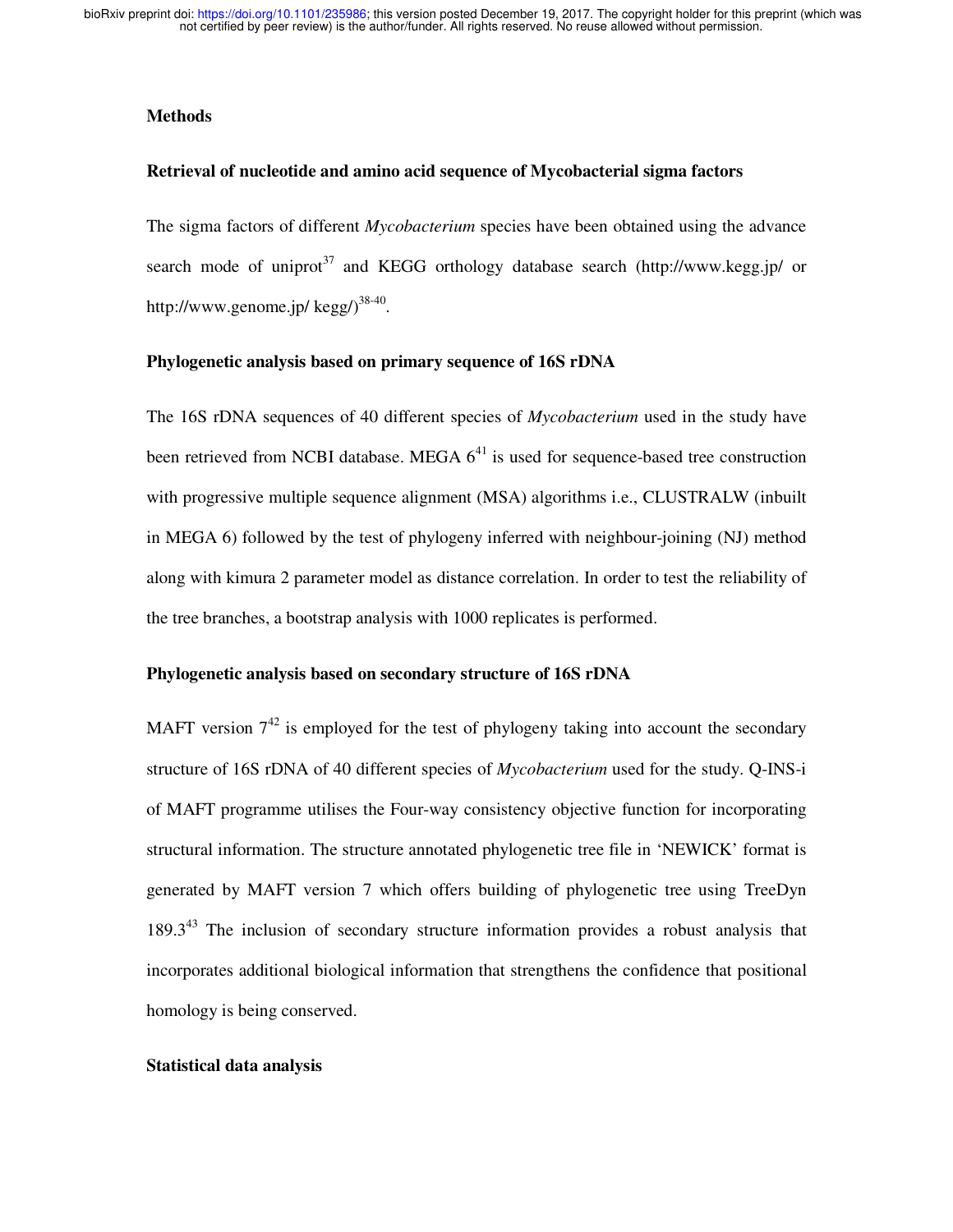Binary data based on the distribution of different sigma factors as well as other virulence factors in Mtb and rest other species of *Mycobacterium* have been analysed by Jaccard similarity coefficient<sup>44</sup>. The similarity matrix thus obtained is further subjected for cluster analysis by the Unweighted Pair Group Method with Arithmetic Mean (UPGMA) method $45$ . It is a simple agglomerative hierarchical clustering method to produce a dendrogram from a distance matrix. This method employs a sequential clustering algorithm, in which local topological relationships are inferred in order of decreasing similarity and a dendrogram is built in a stepwise manner. This study is helpful to generate the relatedness among the different species of *Mycobacterium*. The robustness of the nodes of dendrogram is tested by bootstrap analysis using 1000 resamplings. These entire analyses have been carried out using Dendro UPGMA web server (http://genomes.urv.es/UPGMA/). UPGMA dendrogram is drawn using TreeDyn  $189.3^{43}$ 

## *Insilico* **proteomics study**

These include the comparison of instability index (II), aliphatic index (AI) and grand average of hydrophobicity (GRAVY) of the sigma factors and other well-known virulence factors in different species of *Mycobacterium*. It is carried out with the help of ProtParam tool from ExPASy portal (http://web.expasy.org/protparam/). ProtParam computes various physiochemical properties deduced from a protein sequence. No additional information is required about the protein under consideration. The parameters analysed by ProtParam include the molecular weight, theoretical pI, amino acid composition, atomic composition, extinction coefficient, estimated half life, instability index, aliphatic index and grand average of hydrophobicity.

#### **Comparative pathogenomics analysis**

These is harnessed using the virulence factor database (VFDB)<sup>46</sup> that have allowed for the spontaneous comparison of 6 virulence factors among the different species of *Mycobacterium*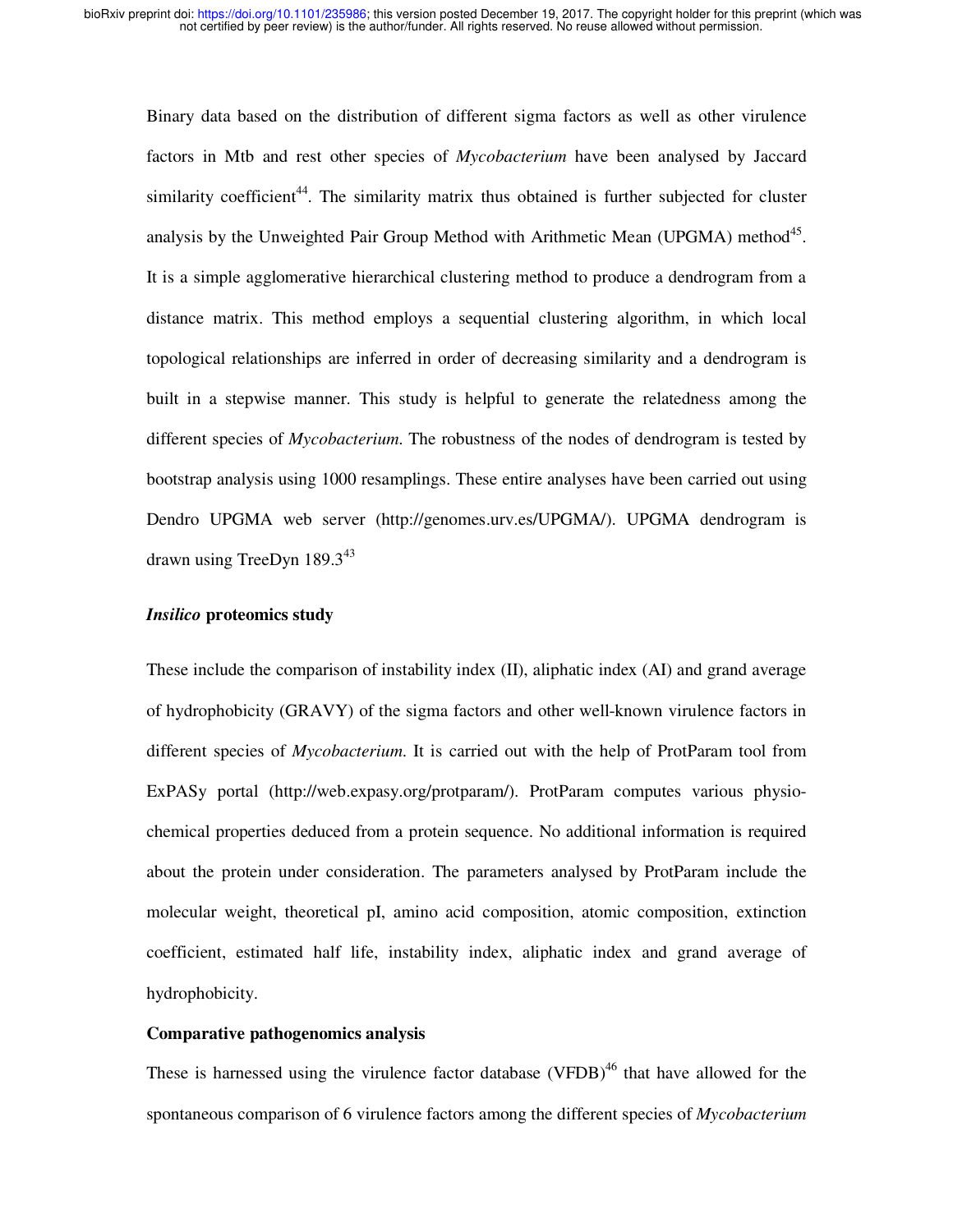used for the study. VFDB is an integrated and comprehensive online recourse for curating information about virulence factors of bacterial pathogens. It provides a solid platform of the best characterised bacterial pathogens, with their structural features, functions and mechanisms adapted to conquer new niches and to arrest host defence mechanism, to cause disease. This database aims to develop innovative rational approaches in the eradication of the infectious diseases.

## **REFERENCES**

1. Manganelli, R. *et al*. Sigma Factors and global gene regulation in *Mycobacterium tuberculosis. J Bacteriol*. **186,** 895-902 (2004)*.*

2. Brosch, R. *et al.* A new evolutionary scenario for the *Mycobacterium tuberculosis*  complex. *Proc. Natl. Acad. Sci. U. S. A*. **99**, 3684–3689 (2002).

3. Wirth, T. *et al*. Origin, spread and demography of the *Mycobacterium tuberculosis*  complex. *PLoS Pathog*. **4,** e1000160 (2008).

4. Arnold, C. Molecular evolution of *Mycobacterium tuberculosis*. *Clin. Microbiol. Infect*. **13**, 120 –128 (2007).

5. Ahmed, N., Dobrindt, U., Hacker, J. & Hasnain, S. E. Genomic fluidity and pathogenic bacteria: applications in diagnostics, epidemiology and intervention. *Nat. Rev. Microbiol.* **6**, 387–394 (2008).

6. Ochman, H & Moran, N. Genes lost and genes found: evolution of bacterial pathogenesis and symbiosis. *Science*. **292**, 1096–1099 (2001).

7. Wren, B. Microbial genome analysis: insights into virulence, host adaptation and evolution. *Nat Rev Genet.* **1**, 30–39 (2000).

8. Hacker, J. & Kaper, J. Pathogenicity islands and the evolution of microbes. *Annu Rev Microbiol*. **54**, 641–79 (2000).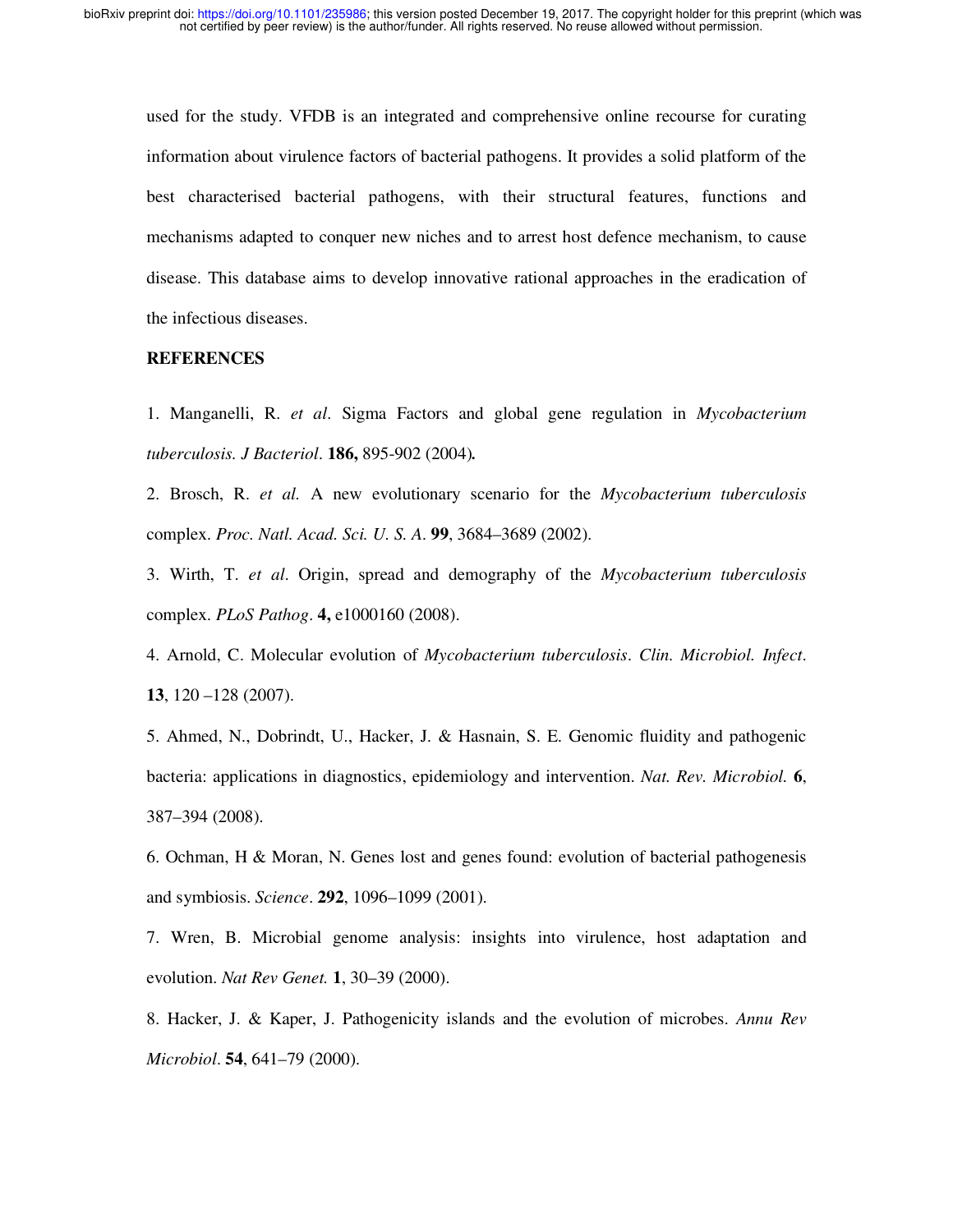9. Brosch, R. *et al.*. A new evolutionary scenario for the *Mycobacterium tuberculosis*  complex. *Proc. Natl. Acad. Sci. U. S. A.* **99**, 3684–3689 (2002).

10. Hamid, M. E. Epidemiology, pathology, immunology and diagnosis of bovine farcy: a review. *Preventive Veterinary Medicine* **105**, 1–9 (2012).

11. Cook, J. L. Nontuberculous mycobacteria: opportunistic environmental pathogens for predisposed hosts. *Br. Med. Bull*. **96**, 45–59 (2010).

12. Horsburgh, C. R. *Mycobacterium avium* complex infection in the acquired immunodeficiency syndrome. *N. Engl. J. Med*. **324,** 1332–8 (1991)

13. Van Ingen, J. *et al*. Proposal to elevate *Mycobacterium avium* complex ITS sequevar MAC-Q to *Mycobacterium vulneris* sp. nov. *Int. J. Syst. Evol. Microbiol*. **59**, 2277–2782 (2009).

14. Murcia, M. I., Tortoli, E., Menendez, M. C., Palenque, E. & Garcia, M. J. *Mycobacterium colombiense* sp. nov., a novel member of the *Mycobacterium avium* complex and description of MAC-X as a new ITS genetic variant. *Int. J. Syst. Evol. Microbiol*. **56**, 2049 –2054 (2006).

15. Tortoli, E. *et al*. *Mycobacterium tusciae* sp. nov. *Int. J. Syst. Bact*. **49**, 1839-1844 (1999).

16. Besra, G. S. *et al*. Structural elucidation and antigenicity of a novel glycolipid antigen from *Mycobacterium haemophilum*. *Biochemistry* **30**, 7772–7777 (1991).

17. Rahman, S. A. *et al*. 2014. Comparative analyses of nonpathogenic, opportunistic, and totally pathogenic mycobacteria reveal genomic and biochemical variabilities and highlight the survival attributes of *Mycobacterium tuberculosis*. *mBio* **5**, e02020 (2014).

18. Rahman, S. A. *et al.* "*Mycobacterium indicus pranii*" Is a Strain of *Mycobacterium intracellulare*': "*M. indicus pranii*" Is a Distinct Strain, Not Derived from *M. intracellulare*, and Is an Organism at an Evolutionary Transition Point between a Fast Grower and Slow Grower. *mBio* **6**, 2 e00352-15 (2015).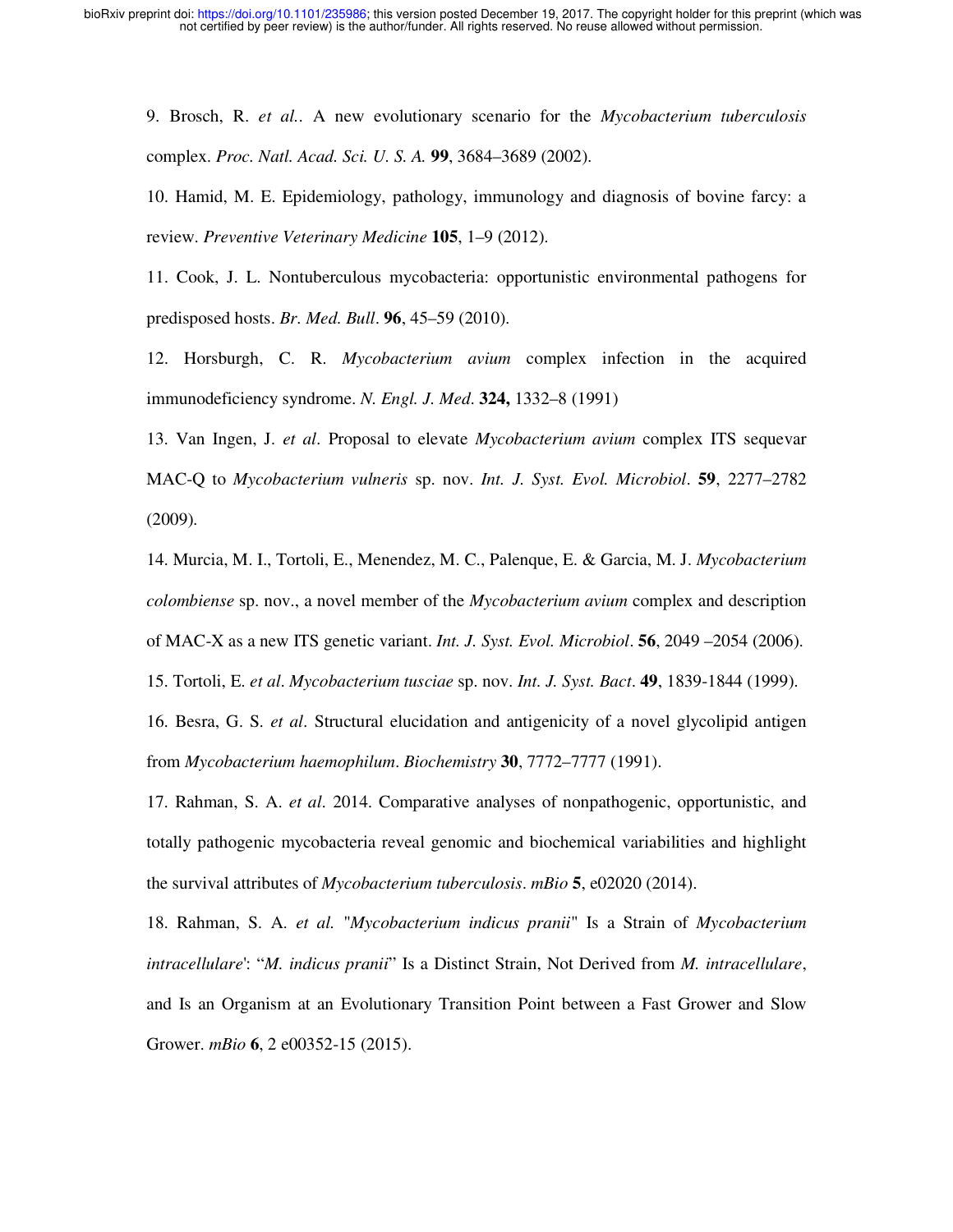19. Lowry, C. A. *et al.* Identification of an immune-responsive mesolimbocortical serotonergic system: Potential role in regulation of emotional behaviour. *Neuroscience*. **146**, 756–72 (2007).

20. Khan A.A., 2002. Classification of a polycyclic aromatic hydrocarbon-metabolizing bacterium, *Mycobacterium* sp. strain PYR-1, as *Mycobacterium vanbaalenii* sp. nov. *Int. J. Syst. Evol. Microbiol.*, **52**, 1997-2002.

21. Bohsali, A., Abdalla, H., Velmurugan, K. & Briken, V. The non-pathogenic mycobacteria *M. smegmatis* and *M. fortuitum* induce rapid host cell apoptosis via a caspase-3 and TNF dependent pathway. *BMC Microbiol*. **10**, 237 (2010).

22. Gupta, A. K., Katoch, V. M., Chauhan, D. S. & Lavania, M. Potential of *Mycobacterium vanbaalenii* as a model organism to study drug transporters of *Mycobacterium tuberculosis*, *Mycobacterium marinum* and *Mycobacterium ulcerans*: homology analysis of *M. tuberculosis* drug transporters among mycobacterial species. *Infect. Genet. Evol*. **12**, 853– 856 (2012).

23. Ridell, M. Immunodiffusion analyses of *Mycobacterium farcinogenes*, *Mycobacterium senegalense* and some other mycobacteria*. J. Gen. Microbiol.* **129***, 613–9* (1983)*.*

24. Ronning, D. R. *et al*. Crystal structure of the secreted form of antigen 85C reveals potential targets for mycobacterial drugs and vaccines. *Nat. Struct. Biol.* **7**, 141-146 (2000)

25. Puech, V. *et al*. Evidence for a partial redundancy of the fibronectin-binding proteins for the transfer of mycoloyl residues onto the cell wall arabinogalactan termini of *Mycobacterium tuberculosis*. *Mol. Microbiol.* **44**, 1109-1122 (2002)

26. Glickman, M. S. *et al*. 2000. A novel mycolic acid cyclopropane synthetase is required for cording, persistence, and virulence of *Mycobacterium tuberculosis*. *Mol. Cell* **5**, 717-727 (2000)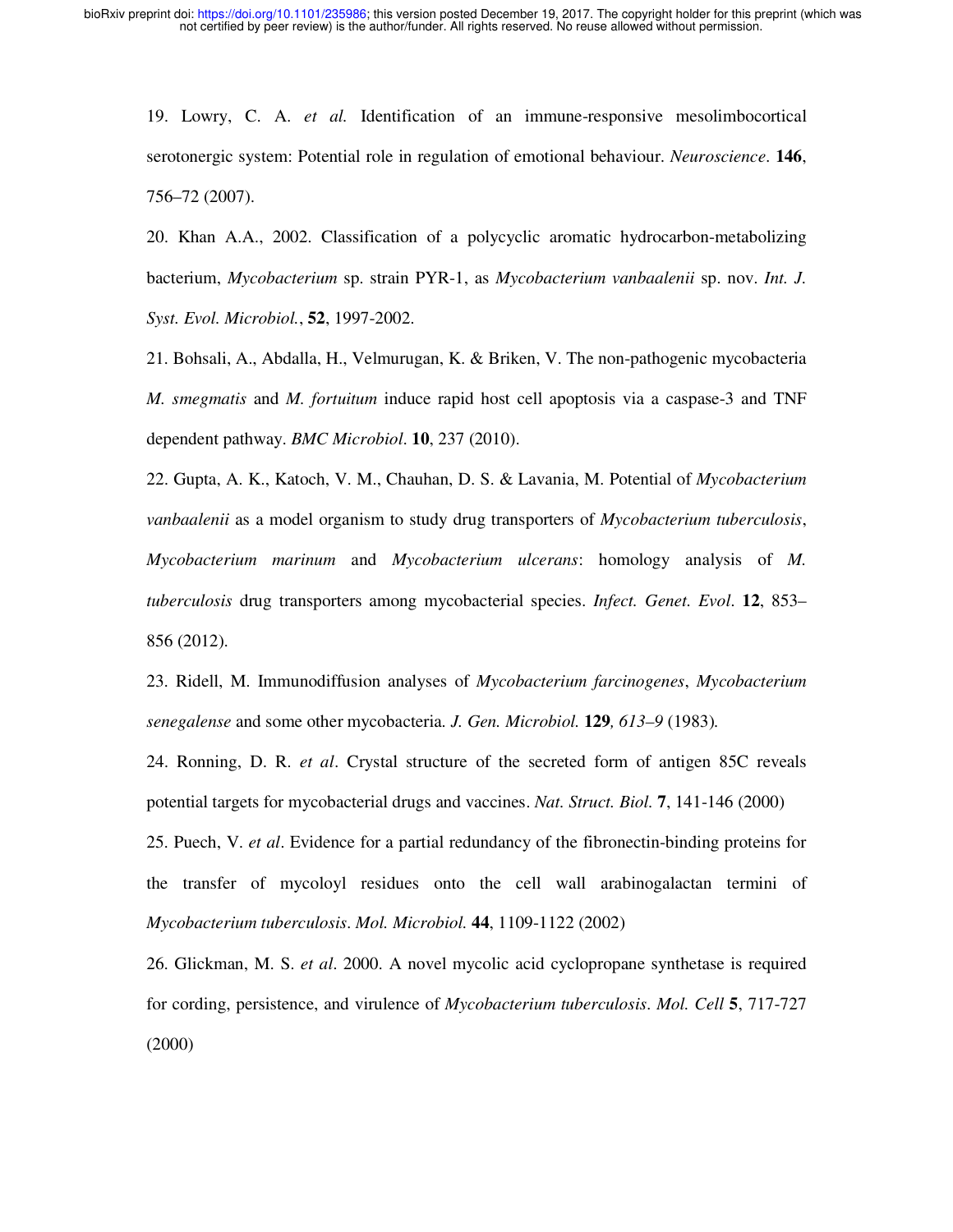27. Smith, I. *Mycobacterium tuberculosis* pathogenesis and molecular determinants of virulence. *Clin. Microbiol. Rev.***16**, 463-496 (2003).

28. Gioffré, A. *et al*. Mutation in mce operons attenuates Mycobacterium tuberculosis virulence. *Microbes Infect*. **7**, 325-34 (2005).

29. Ng, V. H. *et al*. Role of KatG catalase-peroxidase in mycobacterial pathogenesis: countering the phagocyte oxidative burst. *Mol. Microbiol.* **52**, 1291-1302 (2004).

30. Perez, E. *et al*. An essential role for *phoP* in *Mycobacterium tuberculosis* virulence. *Mol. Microbiol.* **41**, 179-187 (2001)

31. Iantomasi, R. *et al*. PE\_PGRS30 is required for the full virulence of *Mycobacterium tuberculosis. Cell Microbiol*. **14**, 356-67 (2012).

32. Ikai, A. J. Thermostability and aliphatic index of globular proteins. *J. Biochem.* **88**, 1895- 1898 (1980).

33. Kyte, J. & Doolittle, R. F. A simple method for displaying the hydropathic character of a protein. *J. Mol. Biol*. **157**, 105-132 (1982).

34. Guruprasad, K., Reddy, B.V.B. & Pandit, M.W. Correlation between stability of a protein and its dipeptide composition: a novel approach for predicting in vivo stability of a protein from its primary sequence*. Protein Eng*. **4**, 155-161 (1990).

35. Prasanna, A. N. & Mehra, S. Comparative phylogenomics of pathogenic and nonpathogenic mycobacterium. *PLoS One*. **8**, e71248 (2013).

36. Kohli, S. *et al*. Comparative genomic and proteomic analyses of PE/PPE multigene family of Mycobacterium tuberculosis H37Rv and H37Ra reveal novel and interesting differences with implications in virulence. *Nucleic Acids Res.* **40**, 7113-7122 (2012).

37**.** Bairoch, A., Boeckmann, B., Ferro, S. & Gasteiger, E. Protein sequence databases**.** *Curr. Opin. Chem. Biol.* **8**, 76-80 (2004)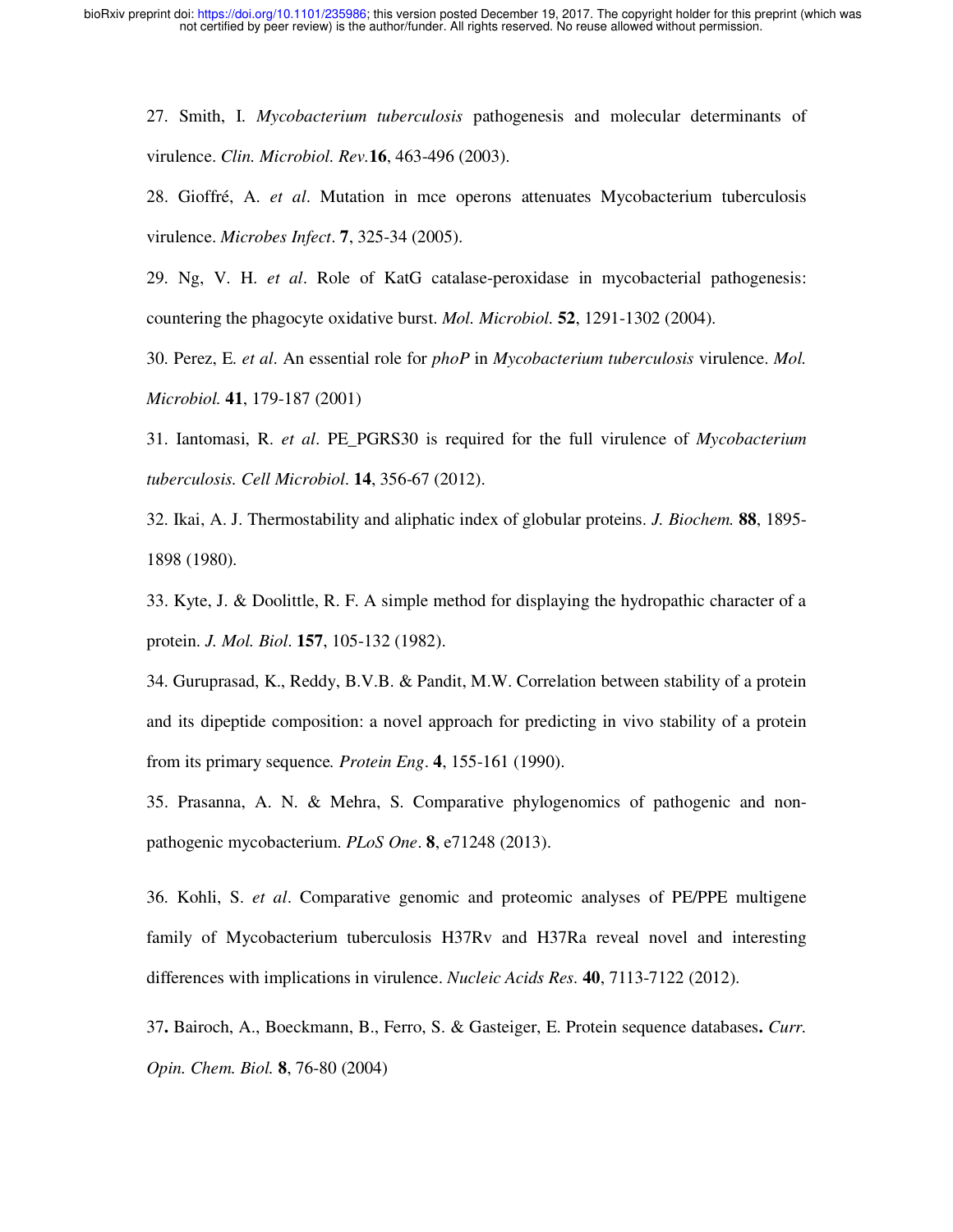38. Kanehisa, Furumichi, M., Tanabe, M., Sato, Y. & Morishima, K.; KEGG: new perspectives on genomes, pathways, diseases and drugs. *Nucleic Acids Res.* **45**, D353-D361 (2017).

39. Kanehisa, M., Sato, Y., Kawashima, M., Furumichi, M. &Tanabe, M.; KEGG as a reference resource for gene and protein annotation. *Nucleic Acids Res*. **44**, D457-D462 (2016).

40. Kanehisa, M. & Goto, S. KEGG: Kyoto Encyclopedia of Genes and Genomes. *Nucleic Acids Res.* **28**, 27-30 (2000)

41. Tamura, K., Stecher, G., Peterson, D., Filipski, A. & Kumar, S. MEGA6: Molecular Evolutionary Genetics Analysis version 6.0.*Mol. Biol. Evol* . **30**, 2725-2729 (2013)

42. Katoh, K. & Standley, D. M. MAFFT multiple sequence alignment software version 7: improvements in performance and usability*. Mol. Biol. Evol*. **30**, 772–80 (2013)

43. Chevenet, F., Brun, C., Bañuls, A. L., Jacq, B. & Christen. R., TreeDyn: Towards dynamic graphics and annotations for analyses of trees. *BMC Bioinformatics* 7, 439 (2006).

44*.* Jaccard P., *Bull. Soc. Vaud. Sci. Nat*. **44**, 223–270 (1908).

45. Sneath, P. H. A. & Sokal R. R. Numerical taxonomy: the principles and practice of numerical classification. *San Francisco:* Freeman **573** p *(*1973*)*.

46. Chen, L., Xiong, Z., Sun, L., Yang, J. & Jin, Q. VFDB 2012 update: toward the genetic diversity and molecular evolution of bacterial virulence factors. *Nucleic Acids Res.* **40**, D641–5 (2012).

#### **Acknowledgement**

Fellowship of AMG and part of the research is supported by grant no 548 (Sanc)/ST/P/S&T/9G-5/2015 funded by Department of Science &Technology, Govt. of West Bengal, India. The authors are thankful to the High Performance Computing for Modern Biology, University of Calcutta, to provide the infrastructure to carry forward the work.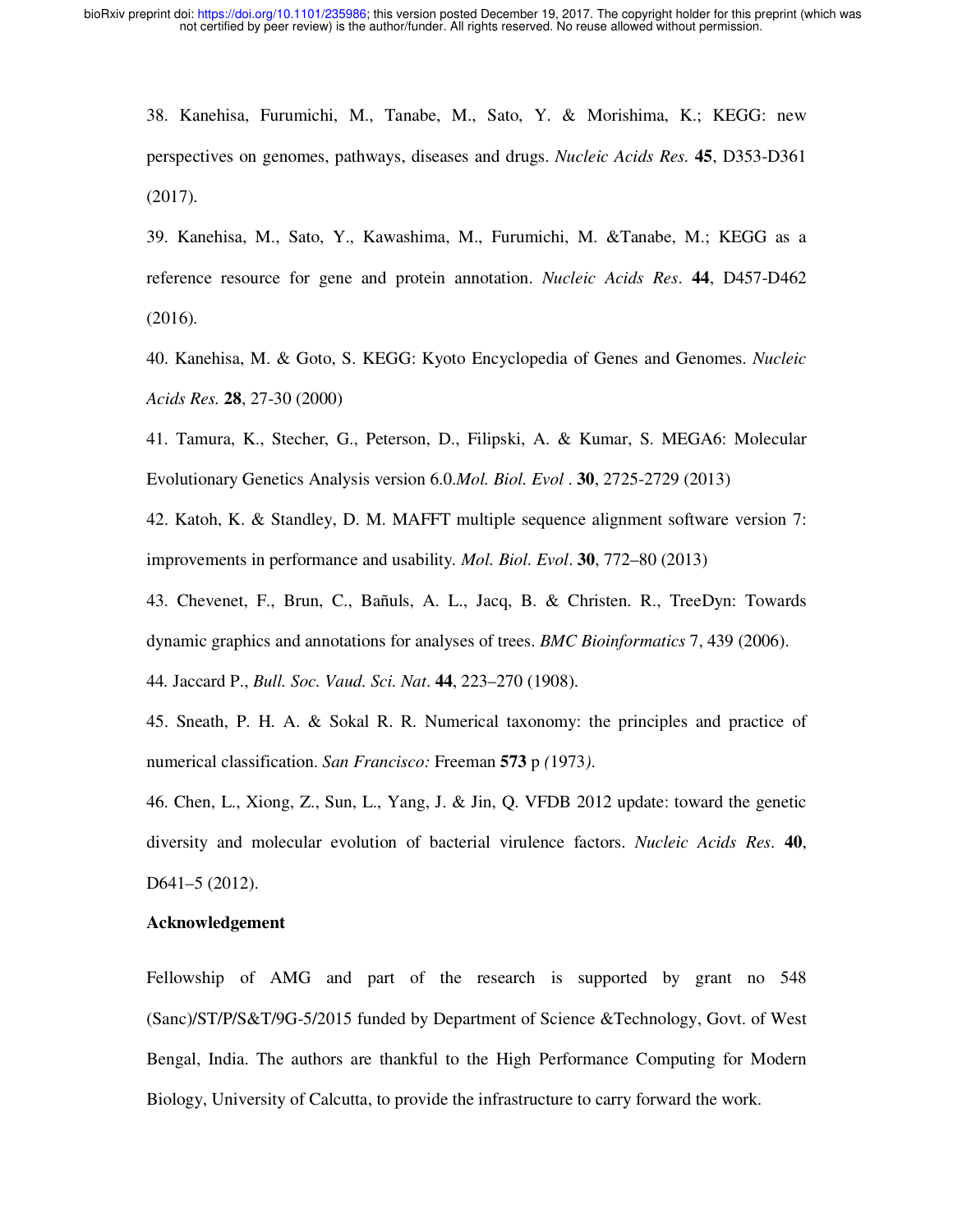*Conflict of interest statement.* None declared.

## **Author contributions**

AMG did the experiment and analysed the data. SM designed the experiment, interpreted the

data and prepared the manuscript.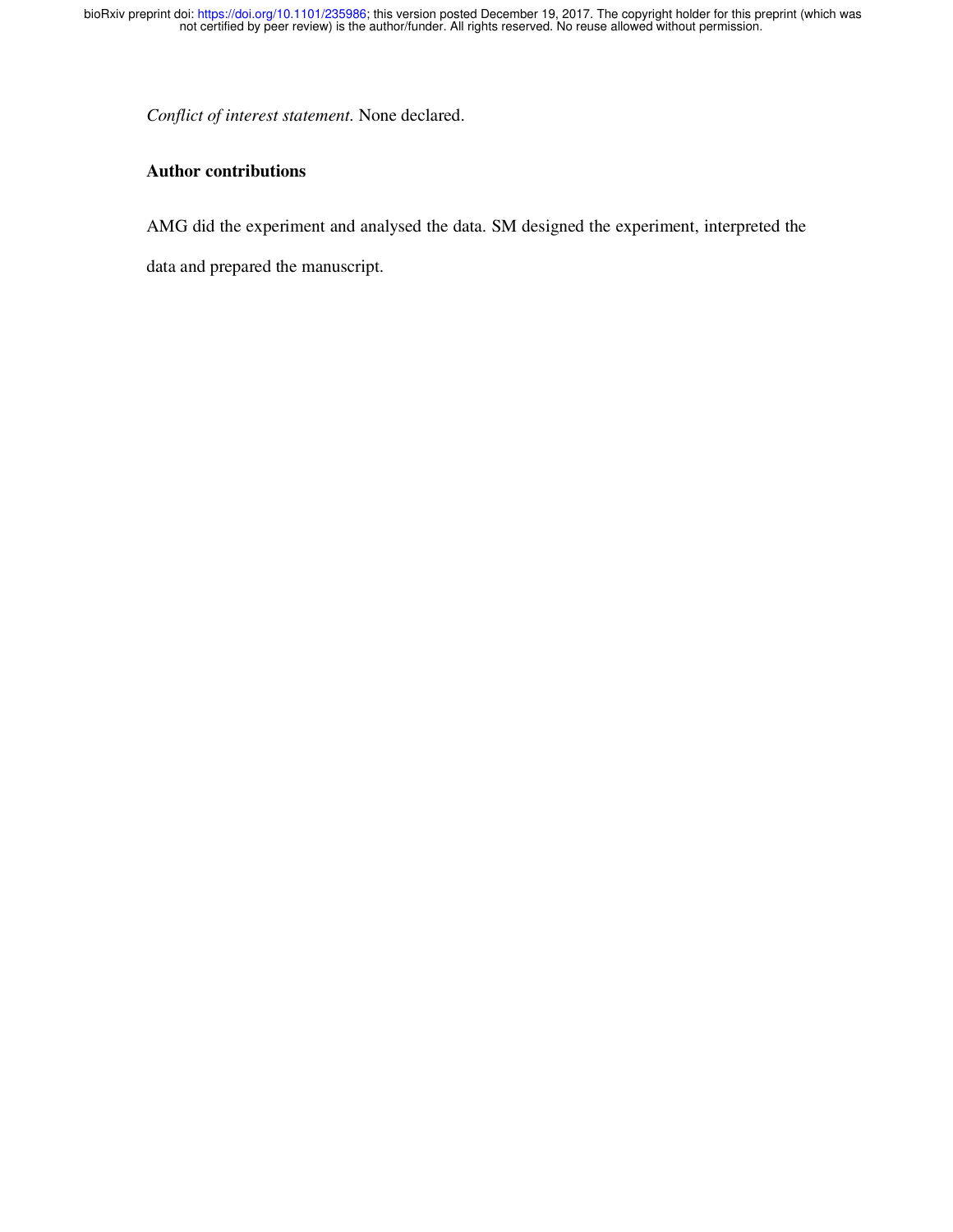## **Figure Legends**

Figure 1: Phylogenetic tree showing the relationships among different species of *Mycobacterium* based on secondary structure of 16S rRNA . Slow growing pathogen is demarcated in orange, opportunists that are slow grower in crimson and the only slow growing non-pathogen in yellow. Rapid grower non-pathogen is marked in blue while opportunists that are rapid grower are indicated in cyan.

Figure 2: Dendrogram derived from cluster analysis (UPGMA) using the Jaccard's similarity coefficient based on the distribution of various sigma factors of different species of *Mycobacterium*. Colour demarcation is same as that in figure 1.

Figure 3: Pie-chart showing the percentage of occurrence of each sigma factor in different mycobacterial species. The colour demarcations are as pathogens-black, opportunists-grey and non-pathogens-white. Figure 4: *In silico* physio chemical analysis of the sigma factors. (a) Instability index of sigma factors of *M. canettii 140010059* (representative of pathogens) in black, *M. yongonense* (representative of opportunists) in grey and *M. phlei* (representative of non-pathogens) in white. Instability index  $> 40$  is indicative of unstable protein while  $< 40$ means the protein is stable (demarcated with black line). (b) Aliphatic index (AI) of sigma factors of *M. canettii 140010059* (representative of pathogen) in black, *M. yongonense* (representative of opportunist) in grey and *M. phlei* (representative of non-pathogen) in white. . (c) GRAVY value indicates sigma factors in the various species of *Mycobacterium* ..

Figure S1: Phylogenetic tree showing the relationships among the 16S rDNA sequences of different species of *Mycobacterium* based on nucleotide sequence alignment using neighbourjoining method. Bootstrap values are calculated from 1000 replications of Kimura 2 parameter. (Bar = 0.002 nucleotide substitution per position). Colour demarcation is same as in figure 1.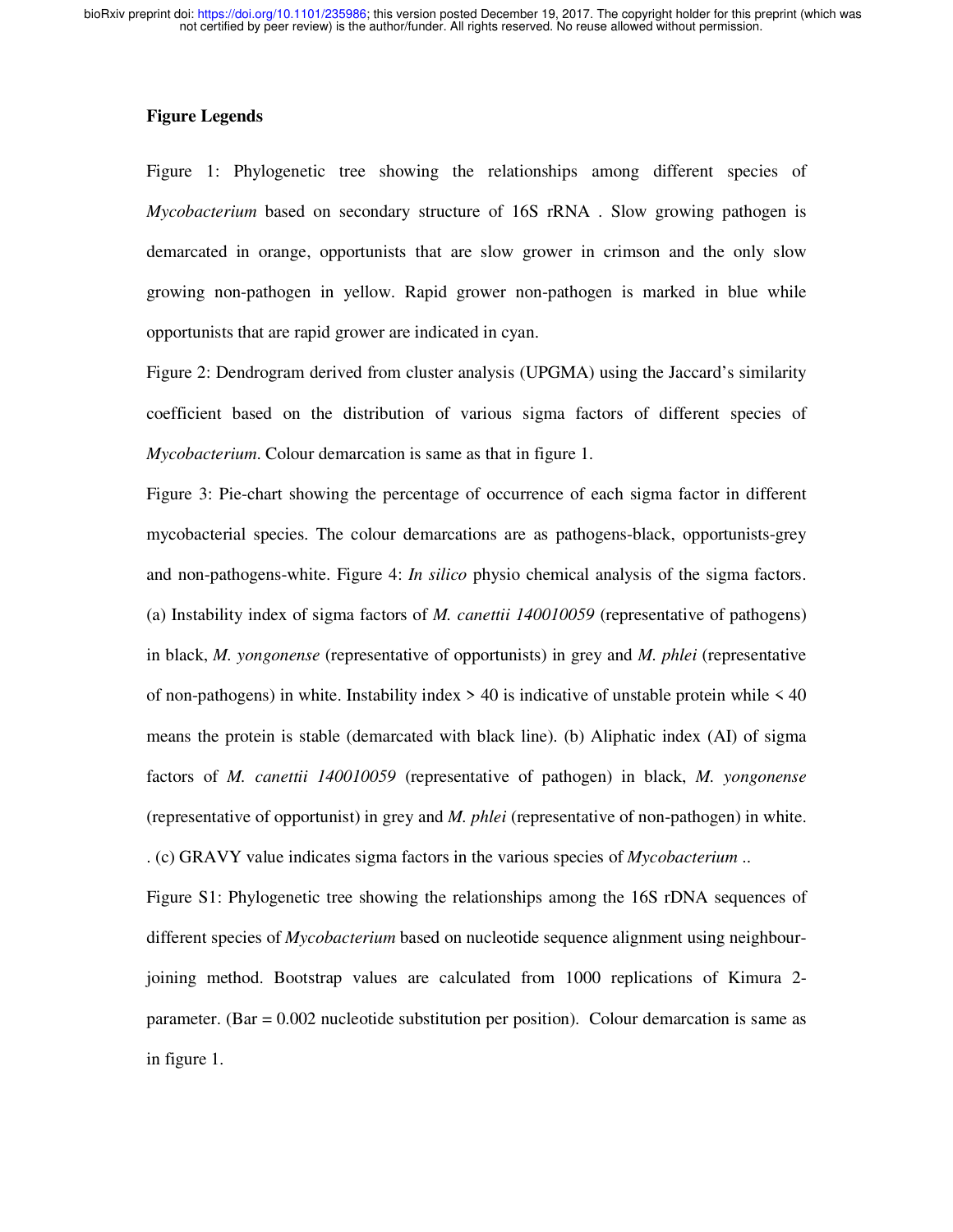Figure S2: Dendrogram derived from cluster analysis (UPGMA) using the Jaccard's similarity coefficient based on the distribution of virulence factors of different species of *Mycobacterium*. Colour demarcation is same as in figure 1.

Figure S3: Pie-chart showing the percentage of occurrence of 6 well known virulence factors of *Mycobacterium*. The colour distinctions are followed from figure 3. Figure S4: *In silico* physio chemical study of 6 well known virulence factors of *Mycobacterium*. (a) Instability index of the different virulence factors of *M. canetti i140010059* (representative of pathogen), *M. yongonense* (representative of opportunist) and *M. phlei* (representative of non-pathogen). The colour demarcation is followed from figure 4. Instability index  $> 40$  is indicative of unstable protein while  $\leq 40$  means the protein is stable (demarcated with black line).  $(b)$ Aliphatic index (AI) of all the virulence factors of *M. canettii 140010059*, *M. yongonense* and *M. phlei*, representing pathogen, opportunist and non-pathogen respectively. . (c) GRAVY value indicates virulence factors.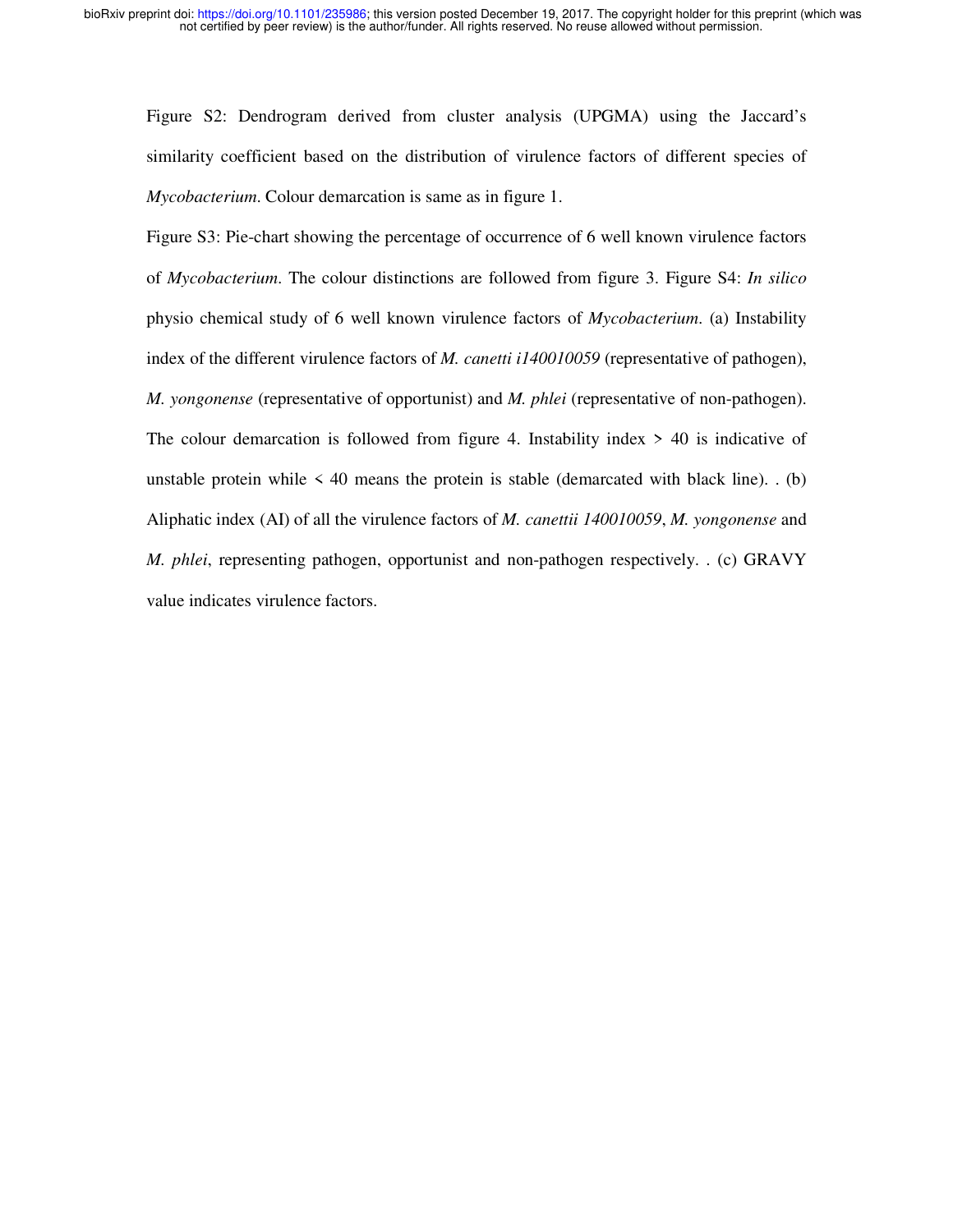| Sigma factor Pathogens |         |        | Opportunists Non-pathogens |
|------------------------|---------|--------|----------------------------|
| SigC                   | 90.90%  | 20.00% | 11.11\%                    |
| SigG                   | 72.72%  | 40.00% | 22.22%                     |
| SigH                   | 72.72%  | 5.00%  | 22.22%                     |
| SigI                   | 54.54%  | 50.00% | 22.22%                     |
| SigD                   | 81.81%  | 40.00% | 33.33%                     |
| SigK                   | 90.90%  | 30.00% | 66.66%                     |
| SigJ                   | 90.90%  | 75.00% | 88.88%                     |
| SigM                   | 81.81%  | 95.00% | 88.88%                     |
| SigF                   | 90.90%  | 75.00% | 88.88%                     |
| SigB                   | 100.00% | 60.00% | 88.88%                     |
| SigA                   | 100.00% | 95.00% | 88.88%                     |
| SigE                   | 90.90%  | 70.00% | 100.00%                    |
| SigL                   | 90.90%  | 50.00% | 100.00%                    |
|                        |         |        |                            |

Table1: Distribution of various sigma factors among pathogens, opportunists and non-pathogens in different species of *Mycobacterium*.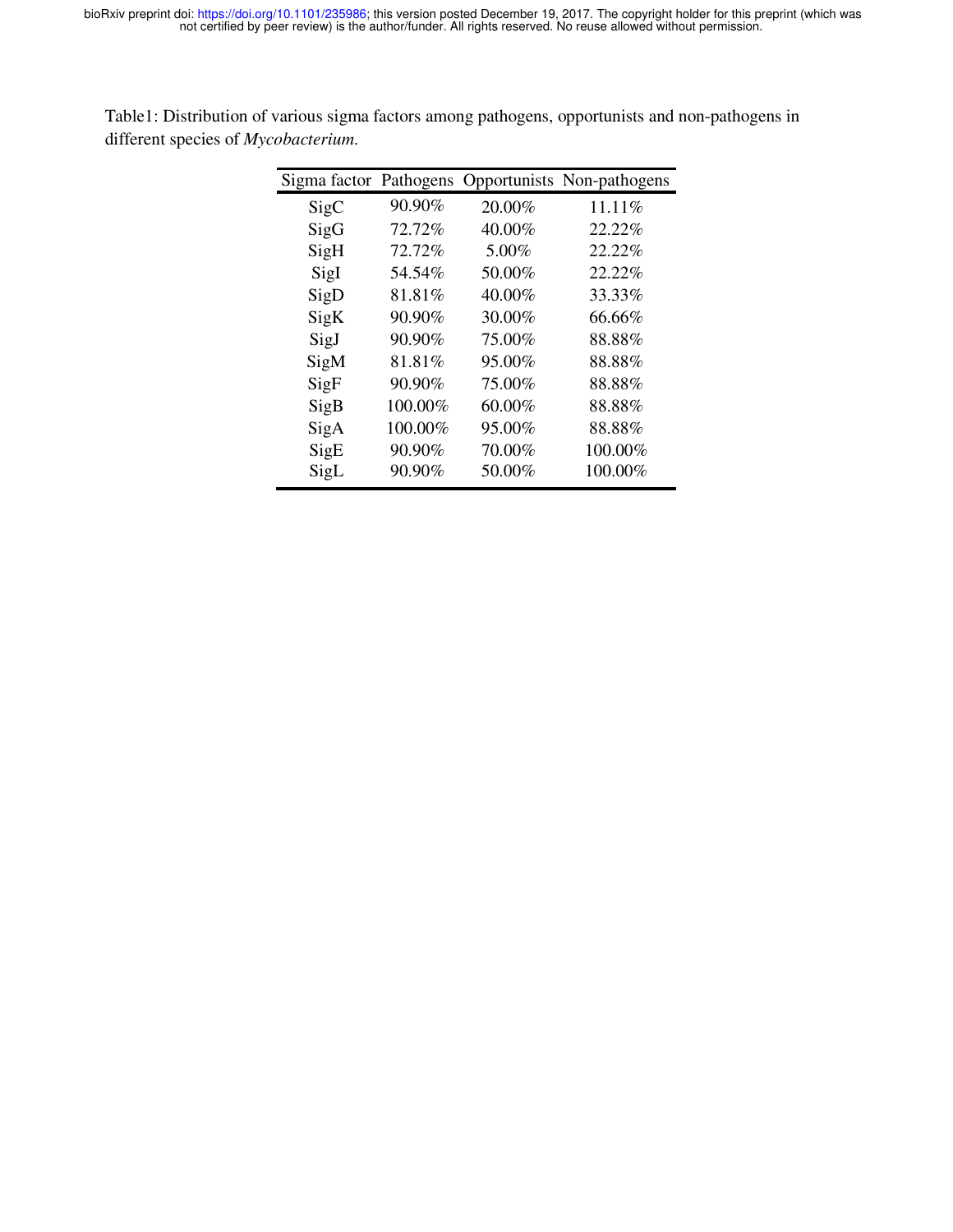| Virulence factors Pathogens Opportunists Non-pathogens |         |        |        |
|--------------------------------------------------------|---------|--------|--------|
| Mce1B                                                  | 81.81%  | 15.00% | 22.22% |
| PcaA                                                   | 90.90%  | 15.00% | 33.33% |
| FbpA                                                   | 100.00% | 35.00% | 44.44% |
| PhoP                                                   | 90.90%  | 35.00% | 66.66% |
| KatG                                                   | 100%    | 55%    | 77.77% |
| PE PGRS                                                | 90.90%  |        |        |

Table 2: Distribution of 6 well known virulence factors among pathogens, opportunists and nonpathogens in *Mycobacterium*.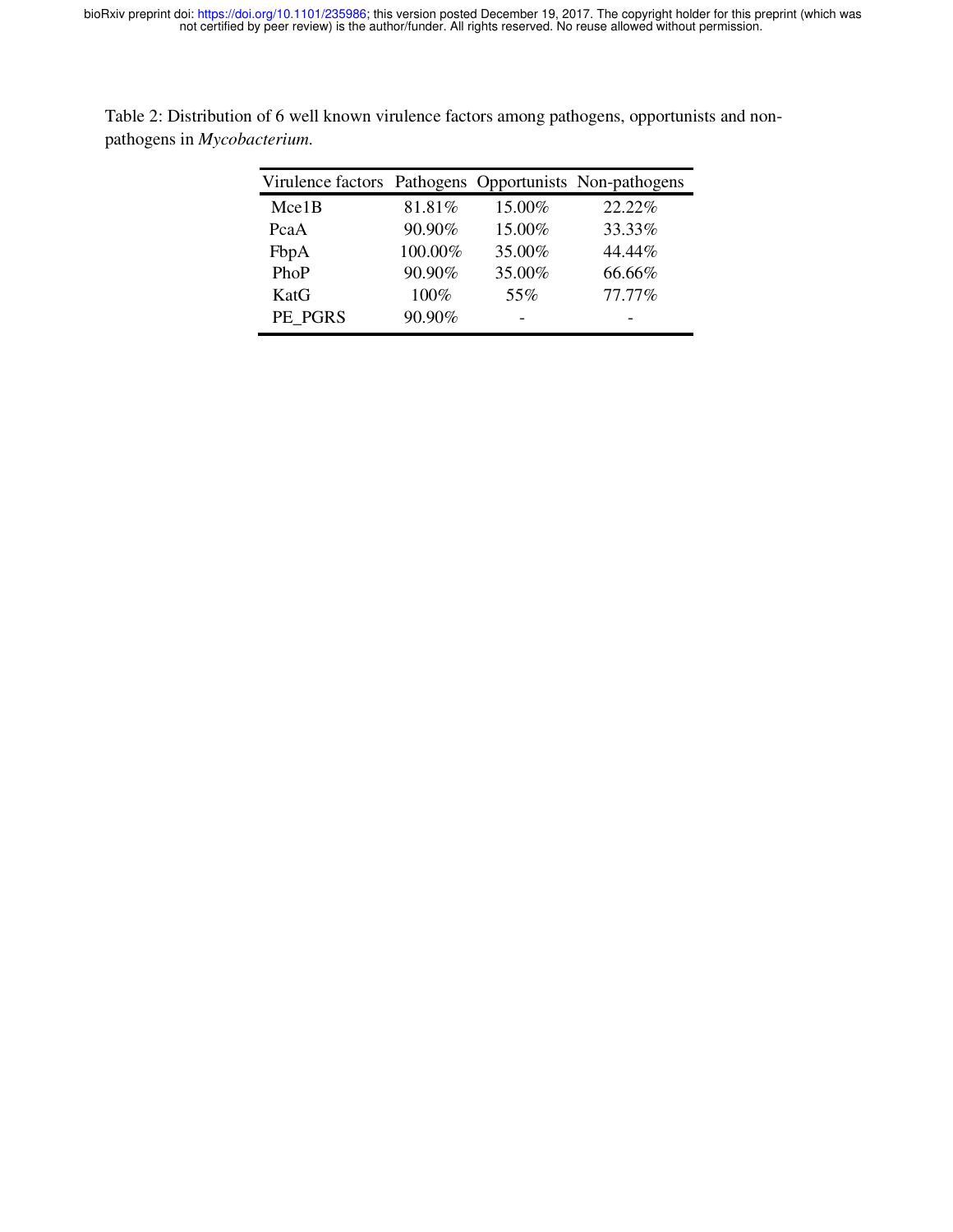| Growth<br>rate | Pathogenecity                 | Organisms                                                                                                                                                                                                                                                                                             | KEGG<br>name                                                                      | No. of sigma<br>factors                                              |
|----------------|-------------------------------|-------------------------------------------------------------------------------------------------------------------------------------------------------------------------------------------------------------------------------------------------------------------------------------------------------|-----------------------------------------------------------------------------------|----------------------------------------------------------------------|
| Slow           | Pathogens                     | M. tuberculosis H37Rv<br><i>M. bovis AF2122/97</i><br>M. africanum<br><i>M. canettii</i> 140010059<br>M. leprae TN<br>M. microti<br>M. ulcerans<br>M. liflandii<br>M. kansasii ATCC 12478<br>M. marinum<br><i>M. farcinogens DSM</i> 43637<br>M. avium subsp. avium 2285(s)                           | Mtv<br>mbo<br>maf<br>mce<br>mle<br>mmic<br>mul<br>mli<br>mkn<br>mmi<br>NA<br>mava | 13<br>13<br>13<br>13<br>04<br>14<br>15<br>17<br>11<br>18<br>23<br>20 |
|                | Opportunists<br>Non-pathogens | M. intracellularae MOTT-02<br>M. yongonense<br>M. sinense<br>M. haemophilum<br>M. parascrofulaceum ATCC BAA-614<br>M. vulneris WGS<br><i>M. colombiense</i> CECT 3035<br>M. triplex DSM 44626<br>M. tusciae JS617<br>M. genavense ATCC 51234 T428<br><i>M. xenopi</i> RIVM700367<br>M. indicus pranii | mit<br>myo<br>mjd<br>mhad<br>NA<br>NA<br><b>NA</b><br>NA<br>NA<br>NA<br>NA<br>mid | 10<br>11<br>33<br>15<br>11<br>34<br>19<br>24<br>28<br>04<br>19<br>16 |
| Rapid          | Opportunists                  | M. abscessus ATCC 19977<br>M. neoaurum<br>M. fortuitum<br>M. goodii<br><i>M. chelonae</i> strain 15518 NODE 1<br>M. thermoresistibile ATCC 19527<br>M. cosmeticum strain DSM 44829<br>M. mageritense DSM 44476                                                                                        | mab<br>mne<br>mft<br>mgo<br>NA<br><b>NA</b><br>NA<br>NA.                          | 15<br>12<br>24<br>20<br>16<br>12<br>23<br>30                         |
|                | Non-pathogens<br>Pathogens    | M. vanbaalenii<br>M. gilvum PYR-GCK<br>M. rhodesiae<br>M. chubuense<br>M. phlei<br>M. vaccae<br>M. hassiacum DSM 44199<br>M. smegmatis MC2155<br>Nil                                                                                                                                                  | mva<br>mg1<br>mrh<br>mcb<br>mphl<br>mvq<br>NA<br>msm<br>NA                        | 11<br>17<br>22<br>17<br>12<br>16<br>13<br>26<br>NA                   |

Table 3: List of studied Mycobacterial species with their growth rate, pathogenecity and number of sigma factors present in these.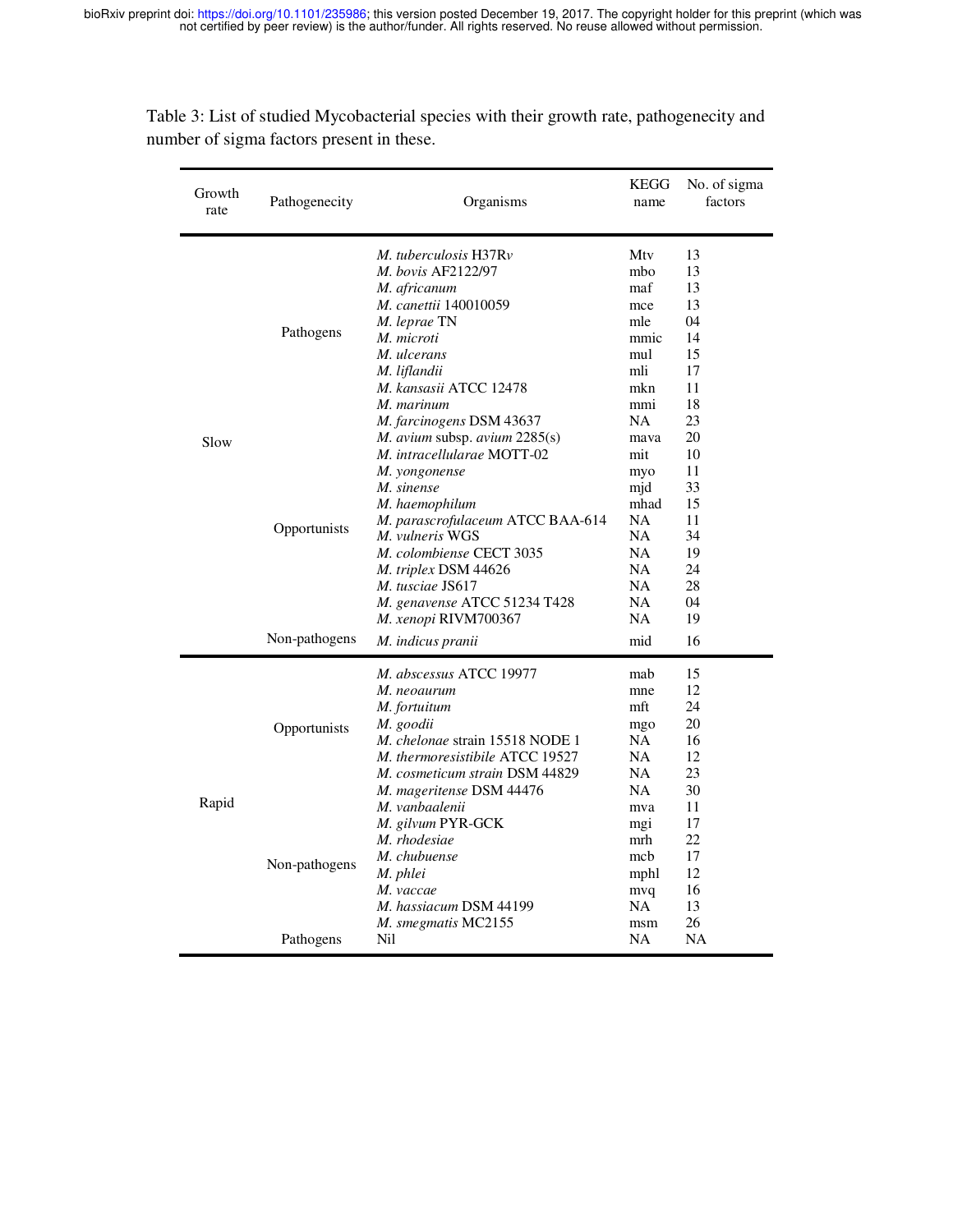



 $0.5$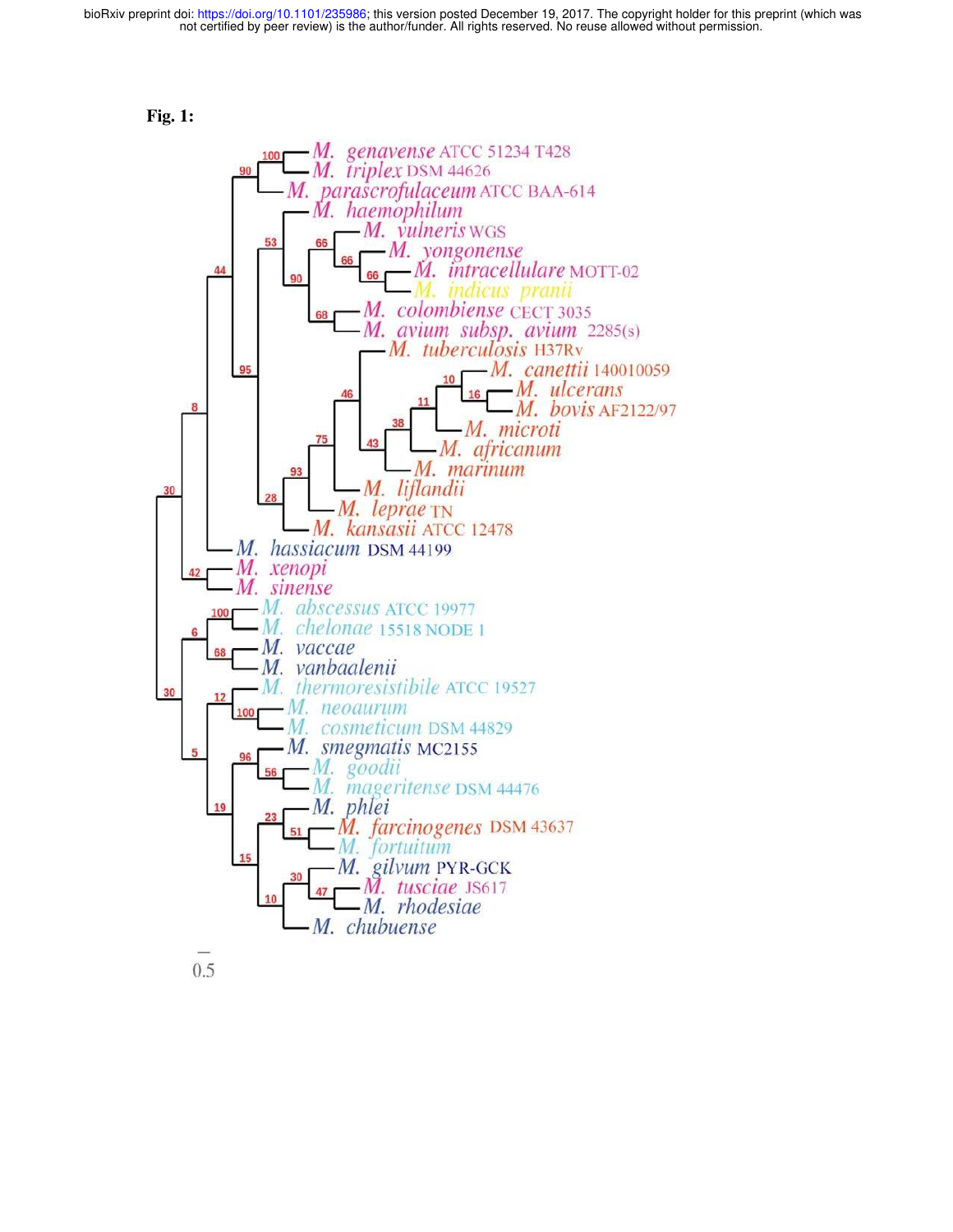



 $0.2$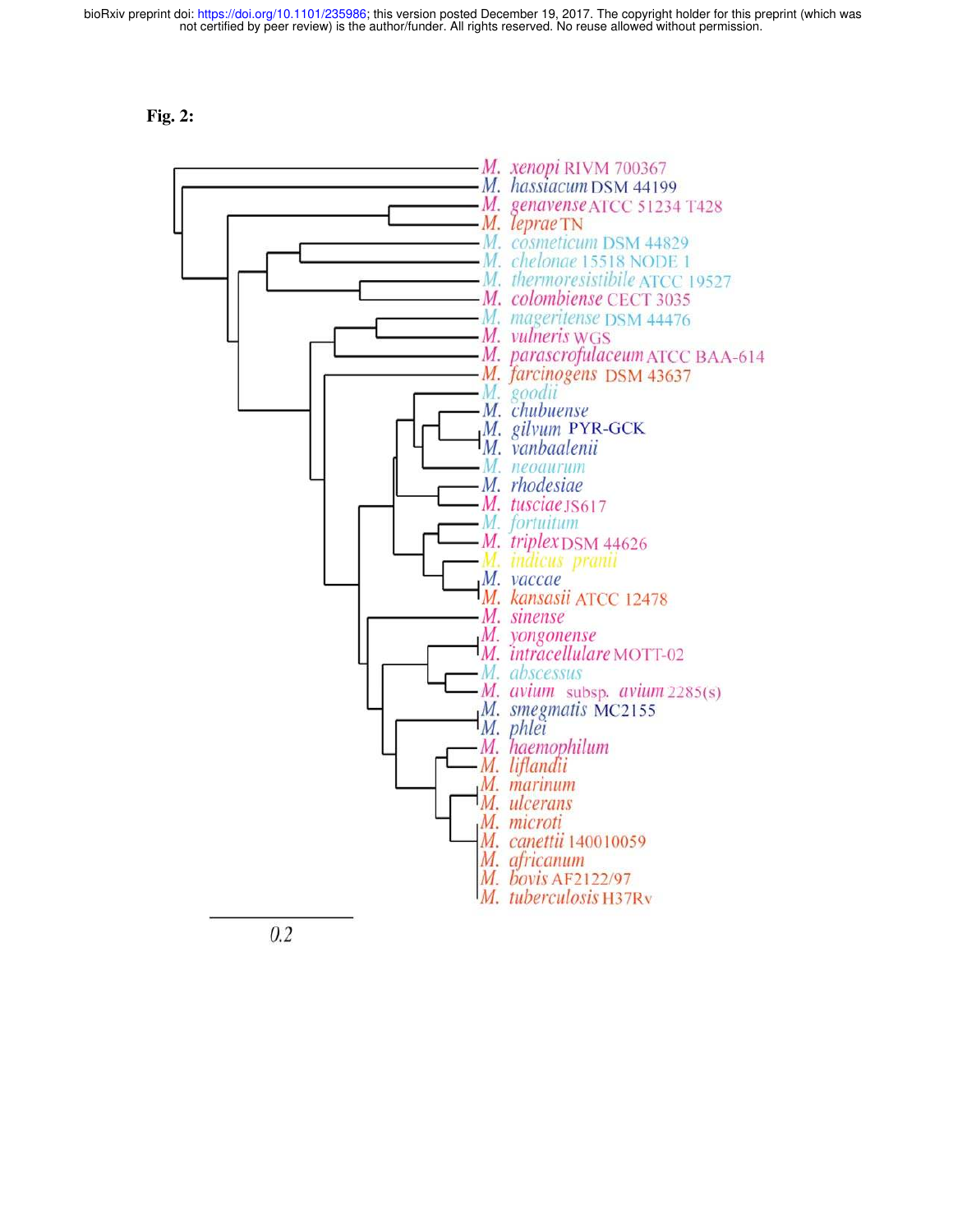

SigM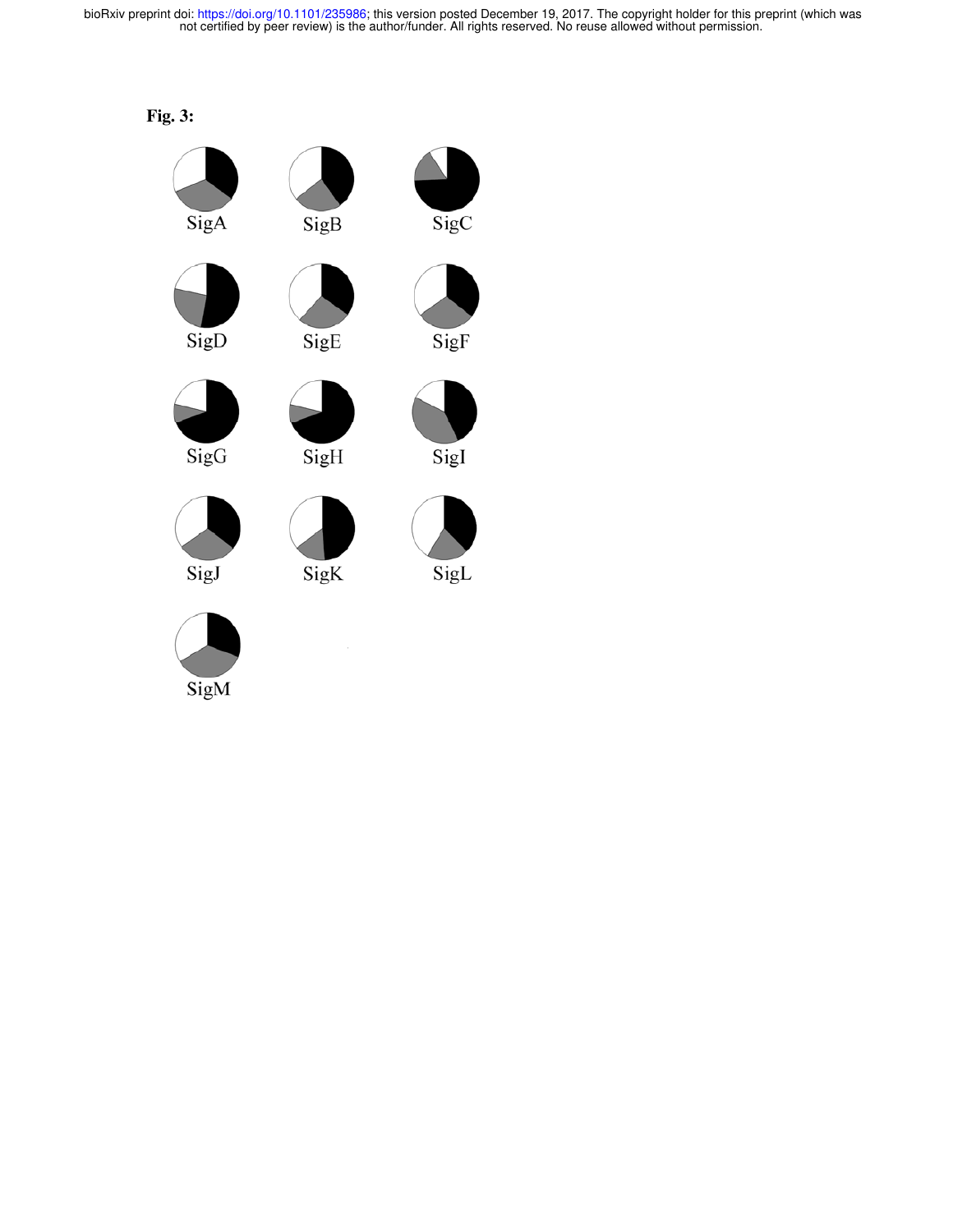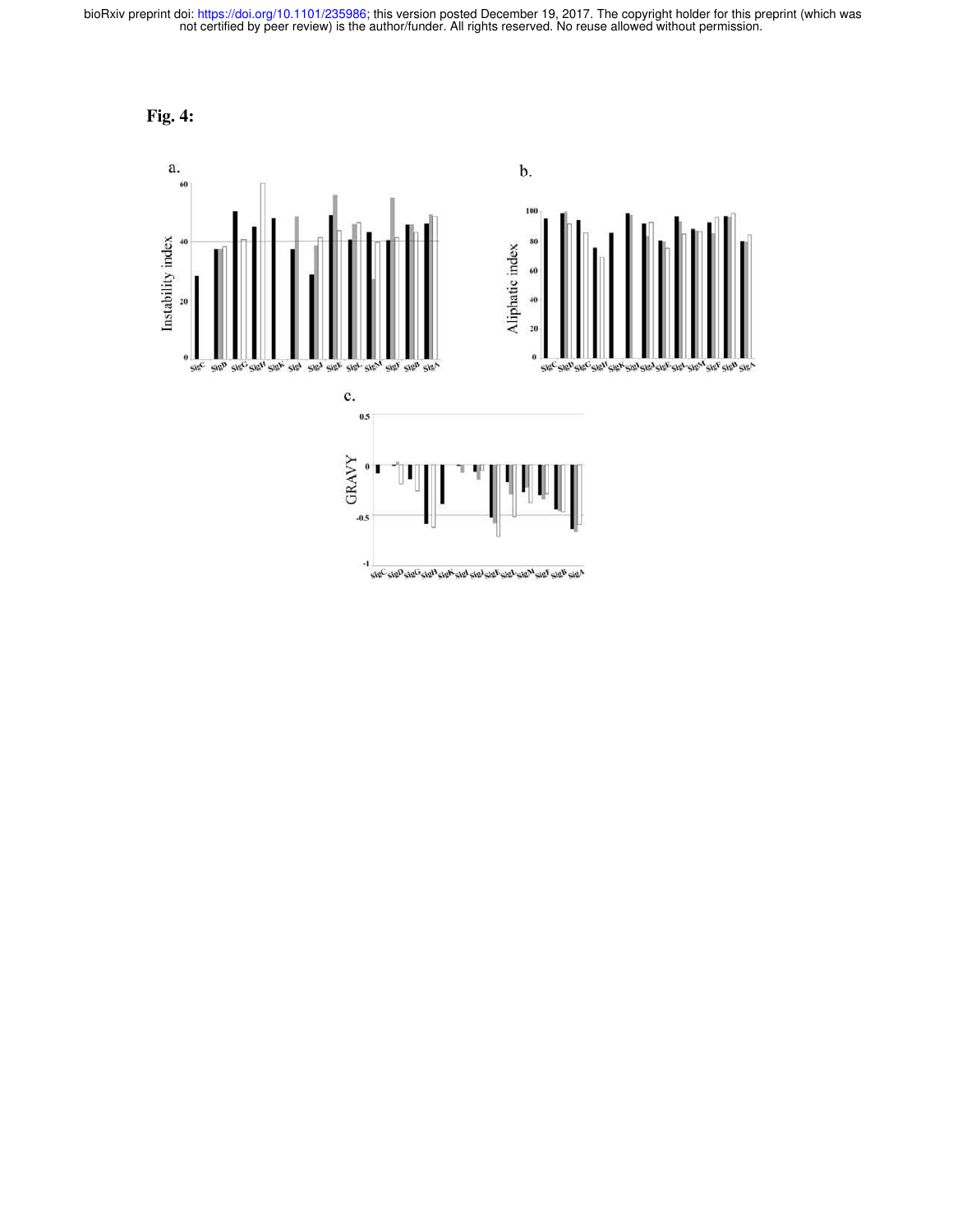



0.005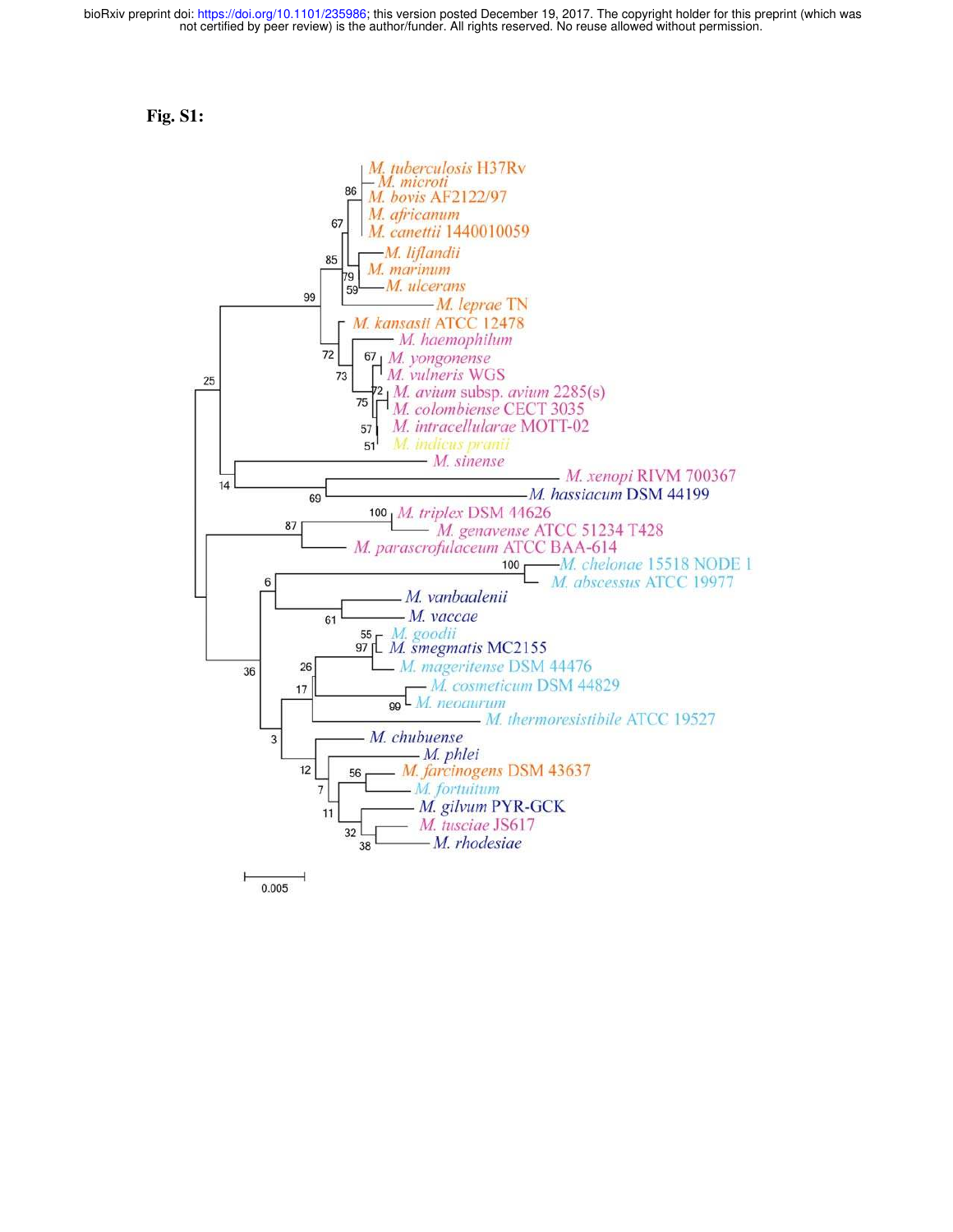**Fig. S2:** 



 $0.3$